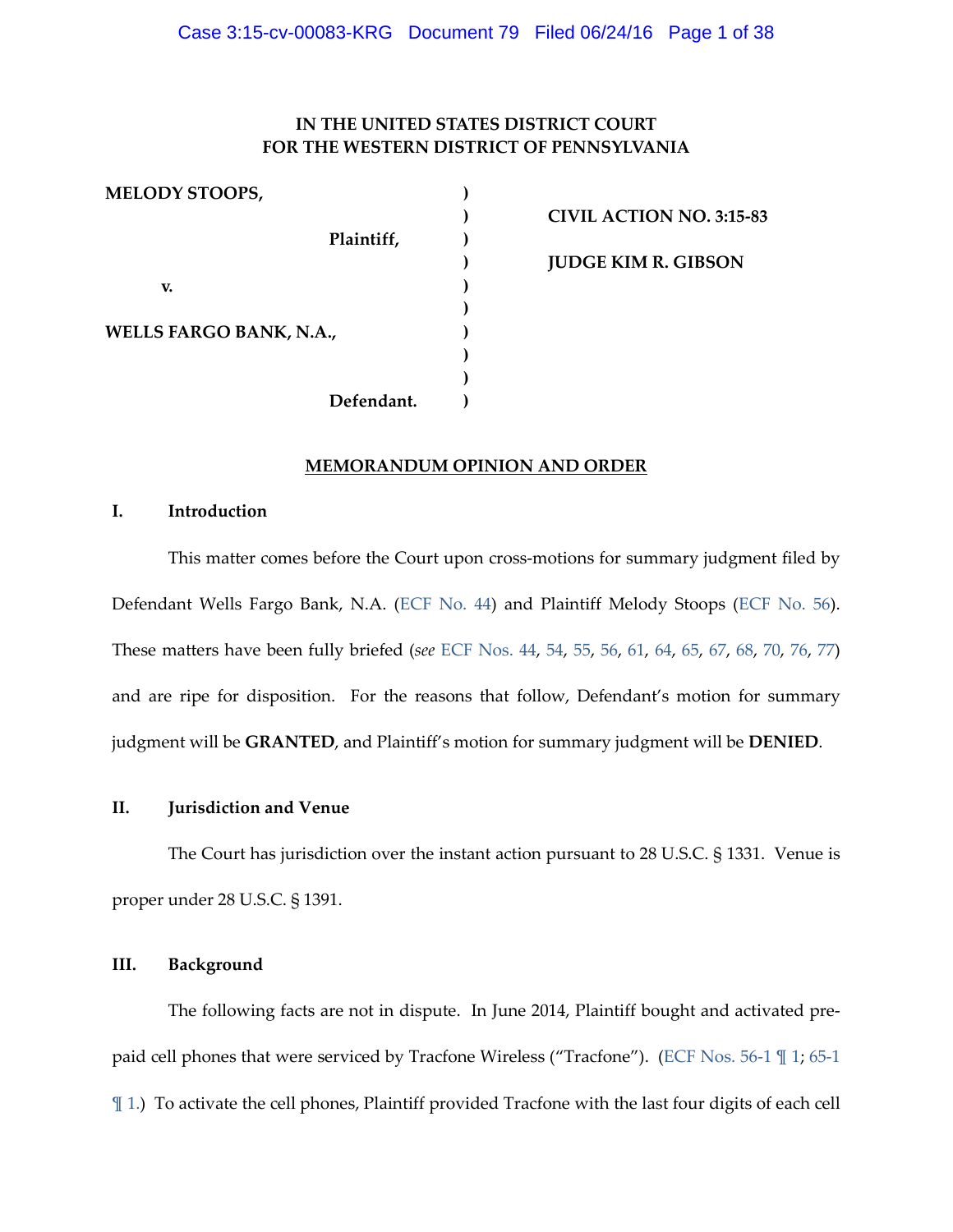#### Case 3:15-cv-00083-KRG Document 79 Filed 06/24/16 Page 2 of 38

phone's serial number and a zip code of her choosing. (ECF Nos. 56-1  $\mathbb{I}$  2; 65-1  $\mathbb{I}$  2.) Plaintiff selected Florida zip codes, and Tracfone assigned telephone numbers for each cell phone. [\(ECF](https://ecf.pawd.uscourts.gov/doc1/15715062302)  [Nos. 56-1 ¶¶ 3-4;](https://ecf.pawd.uscourts.gov/doc1/15715062302) [65-1 ¶¶ 3-4.\)](https://ecf.pawd.uscourts.gov/doc1/15715100983) Despite residing in Pennsylvania, Plaintiff selected locations in Florida that she knew to be economically depressed "'because there is a depression in Florida,'" where "'people would be usually defaulting on their loans or their credit cards,'" and because it is the location with which "'[she] is most familiar.'" [\(ECF Nos. 44-1 ¶¶ 8-9](https://ecf.pawd.uscourts.gov/doc1/15715012886) (quoting [ECF No. 44-](https://ecf.pawd.uscourts.gov/doc1/15715012889) [4 at 16\)](https://ecf.pawd.uscourts.gov/doc1/15715012889); [54-1 ¶¶ 8-9](https://ecf.pawd.uscourts.gov/doc1/15715053673) (quotin[g ECF No. 54-7 at 35-36\)](https://ecf.pawd.uscourts.gov/doc1/15715053679).)

Plaintiff has purchased at least thirty-five cell phones and cell phone numbers with prepaid minutes for the purpose of filing lawsuits under the Telephone Consumer Protection Act ("TCPA"). (*See* [ECF Nos. 44-1 ¶¶ 3-4, 7;](https://ecf.pawd.uscourts.gov/doc1/15715012886) [54-1 ¶¶ 3-4, 7.\)](https://ecf.pawd.uscourts.gov/doc1/15715053673) Plaintiff added minutes to her cell phones by buying "airtime cards" for \$19.99 so that the cell phones would receive more calls. (*See* [ECF Nos. 44-1 ¶¶](https://ecf.pawd.uscourts.gov/doc1/15715012886) 10-11; [54-1 ¶¶](https://ecf.pawd.uscourts.gov/doc1/15715053673) 10-11; [56-1 ¶¶](https://ecf.pawd.uscourts.gov/doc1/15715062302) 15-16; [65-1 ¶¶](https://ecf.pawd.uscourts.gov/doc1/15715100983) 15-16.) She was not reimbursed for the purchase of the cell phones or for adding minutes to the cell phones. [\(ECF](https://ecf.pawd.uscourts.gov/doc1/15715062302)  [Nos. 56-1 ¶ 17;](https://ecf.pawd.uscourts.gov/doc1/15715062302) [65-1 ¶ 17.\)](https://ecf.pawd.uscourts.gov/doc1/15715100983)

After purchasing and charging the cell phones, Plaintiff waited for them to ring and sometimes answered the calls to identify the caller. (ECF Nos. 44-1 \[ 12; 54-1 \[ 12.) Plaintiff tracks the incoming calls to her cell phones on a call log sheet. [\(ECF Nos. 44-1 ¶ 13;](https://ecf.pawd.uscourts.gov/doc1/15715012886) [54-1 ¶ 13.\)](https://ecf.pawd.uscourts.gov/doc1/15715053673) She carries her cell phones with her when she travels so that she can continue to record the incoming calls. (ECF Nos. 44-1 \[ 14; 54-1 \] 14.) Although Plaintiff occasionally informed the caller to stop calling, she intended for the calls to continue because she "'was hopefully going to ask [her] lawyers to do trebling with knowing and willful'" violations of the TCPA if they did.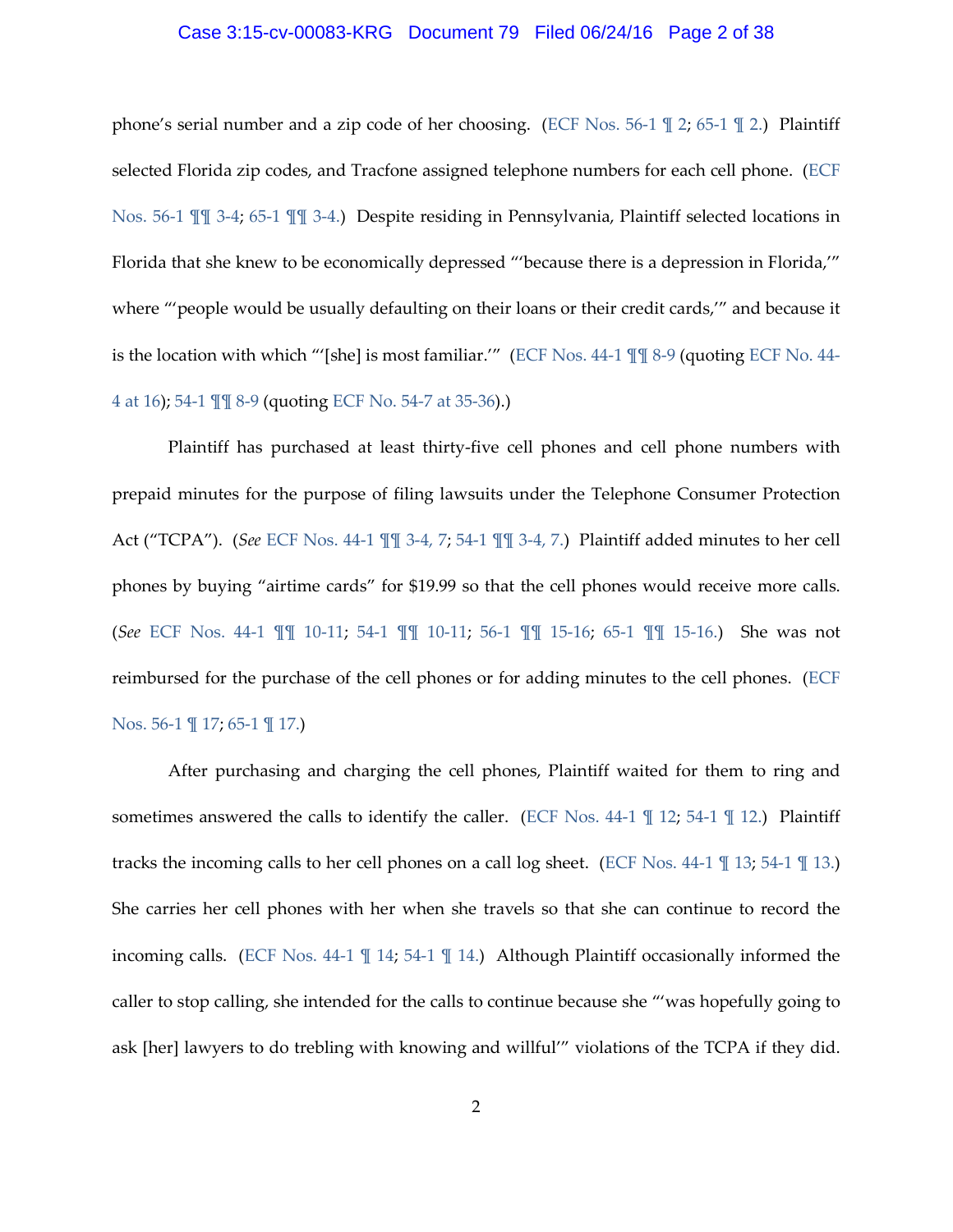#### Case 3:15-cv-00083-KRG Document 79 Filed 06/24/16 Page 3 of 38

[\(ECF Nos. 44-1 ¶¶ 15-16](https://ecf.pawd.uscourts.gov/doc1/15715012886) (quoting [ECF No. 44-4 at 23\)](https://ecf.pawd.uscourts.gov/doc1/15715012889); [54-1 ¶¶ 12, 15-16.\)](https://ecf.pawd.uscourts.gov/doc1/15715053673) Plaintiff has filed at least eleven TCPA cases in this jurisdiction, although she "[does not] know how many," and has sent at least twenty pre-litigation demand letters, although she "[does not] know" how many. [\(ECF Nos. 44-1 ¶ 18](https://ecf.pawd.uscourts.gov/doc1/15715012886) (quoting [ECF No. 44-4 at 5-6, 33-34\)](https://ecf.pawd.uscourts.gov/doc1/15715012889); [54-1 ¶ 18.\)](https://ecf.pawd.uscourts.gov/doc1/15715053673) Plaintiff's sister, Taisha Campbell, has also filed TCPA lawsuits of her own. (ECF Nos.  $44-1 \nparallel 27$ ; 54-1  $\nparallel 27$ .)

In 2014, Plaintiff bought two cell phones that were assigned (863) XXX-6128 and (305) XXX-4589 as telephone numbers. [\(ECF Nos. 44-1 ¶ 20;](https://ecf.pawd.uscourts.gov/doc1/15715012886) [54-1 ¶ 20.\)](https://ecf.pawd.uscourts.gov/doc1/15715053673) Plaintiff selected these area codes because she was familiar with the areas and because she believed that the areas were economically depressed. [\(ECF Nos. 44-1 ¶ 21;](https://ecf.pawd.uscourts.gov/doc1/15715012886) [54-1 ¶ 21.\)](https://ecf.pawd.uscourts.gov/doc1/15715053673) Defendant had two delinquent customers in area codes 863 and 305 who had owned the telephone numbers prior to Plaintiff and consented to receiving auto-dialed calls or calls with a prerecorded voice. [\(ECF Nos. 44-1 ¶](https://ecf.pawd.uscourts.gov/doc1/15715012886)  [22;](https://ecf.pawd.uscourts.gov/doc1/15715012886) [54-1 ¶ 22.\)](https://ecf.pawd.uscourts.gov/doc1/15715053673)

On October 21, 2014, Defendant's agent, Yolanda Watson, spoke with Plaintiff. [\(ECF](https://ecf.pawd.uscourts.gov/doc1/15715062302)  [Nos. 56-1 ¶ 6;](https://ecf.pawd.uscourts.gov/doc1/15715062302) [65-1 ¶ 6.\)](https://ecf.pawd.uscourts.gov/doc1/15715100983) On October 23, 2014, Defendant's agent, Mariam Aziz, spoke to Plaintiff. [\(ECF Nos. 56-1 ¶ 7;](https://ecf.pawd.uscourts.gov/doc1/15715062302) [65-1 ¶ 7.\)](https://ecf.pawd.uscourts.gov/doc1/15715100983) Between September 15, 2014, and November 20, 2014, Defendant initiated seventy-three telephone calls to the telephone number (863) XXX-6128, and nineteen of these calls resulted in successful communication. (ECF Nos. 56-1 \imegeral 9; 65-1 \imegeral 9.) Collectors in Defendant's home mortgage group dialed the telephone number in an effort to reach customers with the last name of "Newman." (ECF Nos. 56-1 \indeed 11; 65-1 \indeed 11.) Between September 23, 2014, and November 13, 2014, Defendant initiated twelve telephone calls to the telephone number (305) XXX-4589, and five of these calls resulted in successful communication.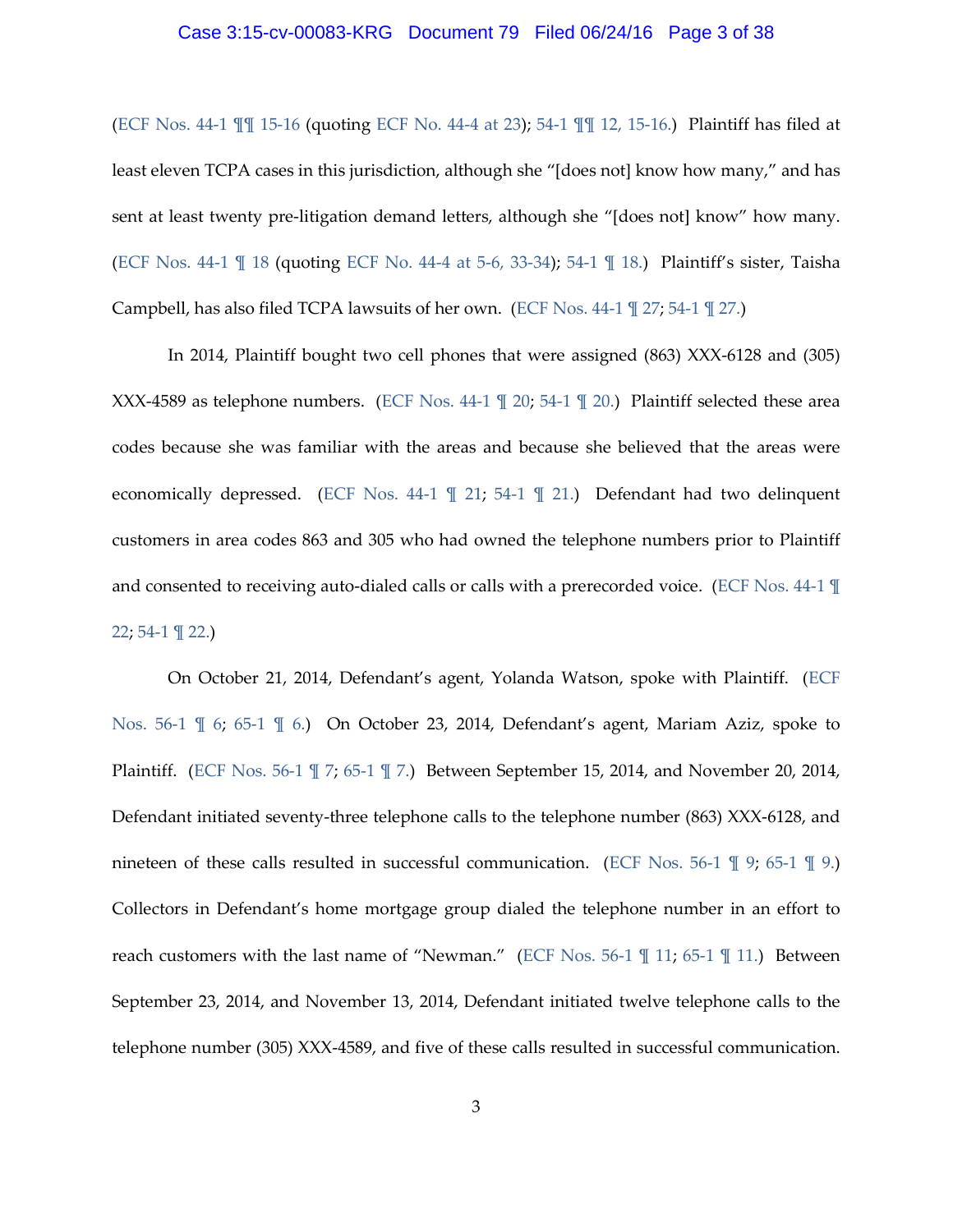## Case 3:15-cv-00083-KRG Document 79 Filed 06/24/16 Page 4 of 38

[\(ECF Nos. 56-1 ¶ 10;](https://ecf.pawd.uscourts.gov/doc1/15715062302) [65-1 ¶ 10.\)](https://ecf.pawd.uscourts.gov/doc1/15715100983) Defendant's collectors dialed the telephone number in an effort to reach customers with the last name of "Pereira." [\(ECF Nos. 56-1 ¶ 12;](https://ecf.pawd.uscourts.gov/doc1/15715062302) [65-1 ¶ 12.\)](https://ecf.pawd.uscourts.gov/doc1/15715100983) Plaintiff did not provide Defendant with either of these telephone numbers and did not inform Defendant that it could call her at the telephone numbers. [\(ECF Nos. 56-1 ¶¶](https://ecf.pawd.uscourts.gov/doc1/15715062302) 18-19; [65-1 ¶¶](https://ecf.pawd.uscourts.gov/doc1/15715100983) 18- [19.\)](https://ecf.pawd.uscourts.gov/doc1/15715100983) She does not know Defendant's previous customers who used the telephone numbers. [\(ECF Nos. 56-1 ¶ 20;](https://ecf.pawd.uscourts.gov/doc1/15715062302) [65-1 ¶ 20.\)](https://ecf.pawd.uscourts.gov/doc1/15715100983) Defendant placed the calls to (863) XXX-6128 and (305) XXX-4589 in an attempt to reach its customers, not Plaintiff. [\(ECF Nos. 44-1 ¶ 23;](https://ecf.pawd.uscourts.gov/doc1/15715012886) [54-1 ¶ 23.\)](https://ecf.pawd.uscourts.gov/doc1/15715053673)

Plaintiff filed a complaint in the Court of Common Pleas of Cambria County on March 4, 2015. [\(ECF No. 1-2.\)](https://ecf.pawd.uscourts.gov/doc1/15714682713) Defendant removed the matter to this Court on March 31, 2015, (*see* [ECF](https://ecf.pawd.uscourts.gov/doc1/15714682711)  [No. 1\)](https://ecf.pawd.uscourts.gov/doc1/15714682711), and filed an answer to the complaint [\(ECF No. 5\)](https://ecf.pawd.uscourts.gov/doc1/15714705666). Defendant filed a motion for summary judgment on December 10, 2015, [\(ECF No. 44\)](https://ecf.pawd.uscourts.gov/doc1/15715012885), and Plaintiff filed a cross-motion for summary judgment on January 21, 2016, [\(ECF No. 56\)](https://ecf.pawd.uscourts.gov/doc1/15715062301). After the parties fully briefed their respective motions, the Court held oral argument on May 23, 2016, [\(ECF No. 78\)](https://ecf.pawd.uscourts.gov/doc1/15715231087), and this matter is now ripe for disposition.

## **IV. Applicable Law**

A grant of summary judgment is appropriate when the moving party establishes that "'there is no genuine dispute as to any material fact and the movant is entitled to judgment as a matter of law.'" *Heffernan v. City of Paterson*, 777 F.3d 147, 151 (3d Cir. 2015) (quoting FED. R. CIV. P. 56(a)). A genuine issue of material fact is one that could affect the outcome of litigation. *Mahoney v. McDonnell*, 616 Fed. Appx. 500, 504 (3d Cir. 2015) (citing *Anderson v. Liberty Lobby, Inc.*, 477 U.S. 242, 247 (1986)). However, "'[w]here the record taken as a whole could not lead a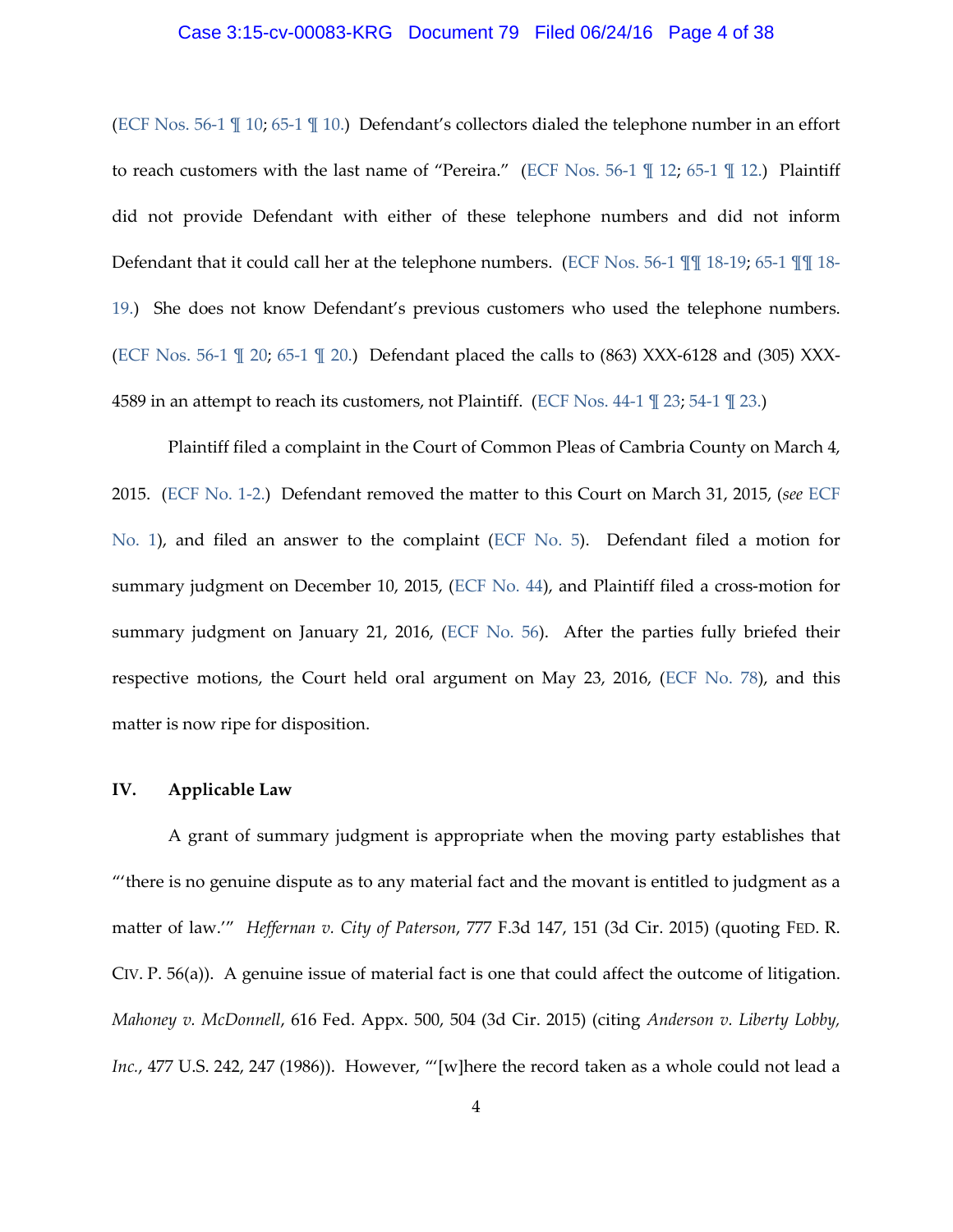## Case 3:15-cv-00083-KRG Document 79 Filed 06/24/16 Page 5 of 38

rational trier of fact to find for the non-moving party, there is no genuine issue for trial.'" *Id.* (quoting *Matsushita Elec. Indus. Co. v. Zenith Radio Corp.*, 475 U.S. 574, 587 (1986)).

The initial burden is on the moving party to adduce evidence illustrating a lack of genuine issues. *Id.* (citing *Celotex Corp. v. Catrett*, 477 U.S. 317, 323 (1986)). Once the moving party satisfies its burden, the non-moving party must present sufficient evidence of a genuine issue, in rebuttal. *Id.* (citing *Matsushita Elec. Indus. Co.*, 475 U.S. at 587). When considering the parties' arguments, the Court is required to view all facts and draw all inferences in the light most favorable to the non-moving party. *Id.* (citing *Armbruster v. Unisys Corp.*, 32 F.3d 768, 777 (3d Cir. 1994)). Further, the benefit of the doubt will be given to allegations of the non-moving party when in conflict with the moving party's claims. *Bialko v. Quaker Oats Co*., 434 Fed. Appx. 139, 141 n.4 (3d Cir. 2011) (citing *Valhal Corp. v. Sullivan Assocs.*, 44 F.3d 195, 200 (3d Cir. 1995)).

Nonetheless, a well-supported motion for summary judgment will not be defeated where the non-moving party merely reasserts factual allegations contained in the pleadings. *Id.* (citing *Williams v. Borough of West Chester*, 891 F.2d 458, 460 (3d Cir. 1989)). The non-moving party must resort to affidavits, depositions, admissions, and/or interrogatories to demonstrate the existence of a genuine issue. *Connection Training Servs. v. City of Philadelphia*, 358 Fed. Appx. 315, 318 (3d Cir. 2009) (citing *Celotex Corp.*, 477 U.S. at 324).

# **V. Discussion**

# **A. Defendant's Motion for Summary Judgment**

Defendant makes four arguments in support of its motion for summary judgment. First, Defendant argues that it did not "make any call" to Plaintiff because she manufactured the calls.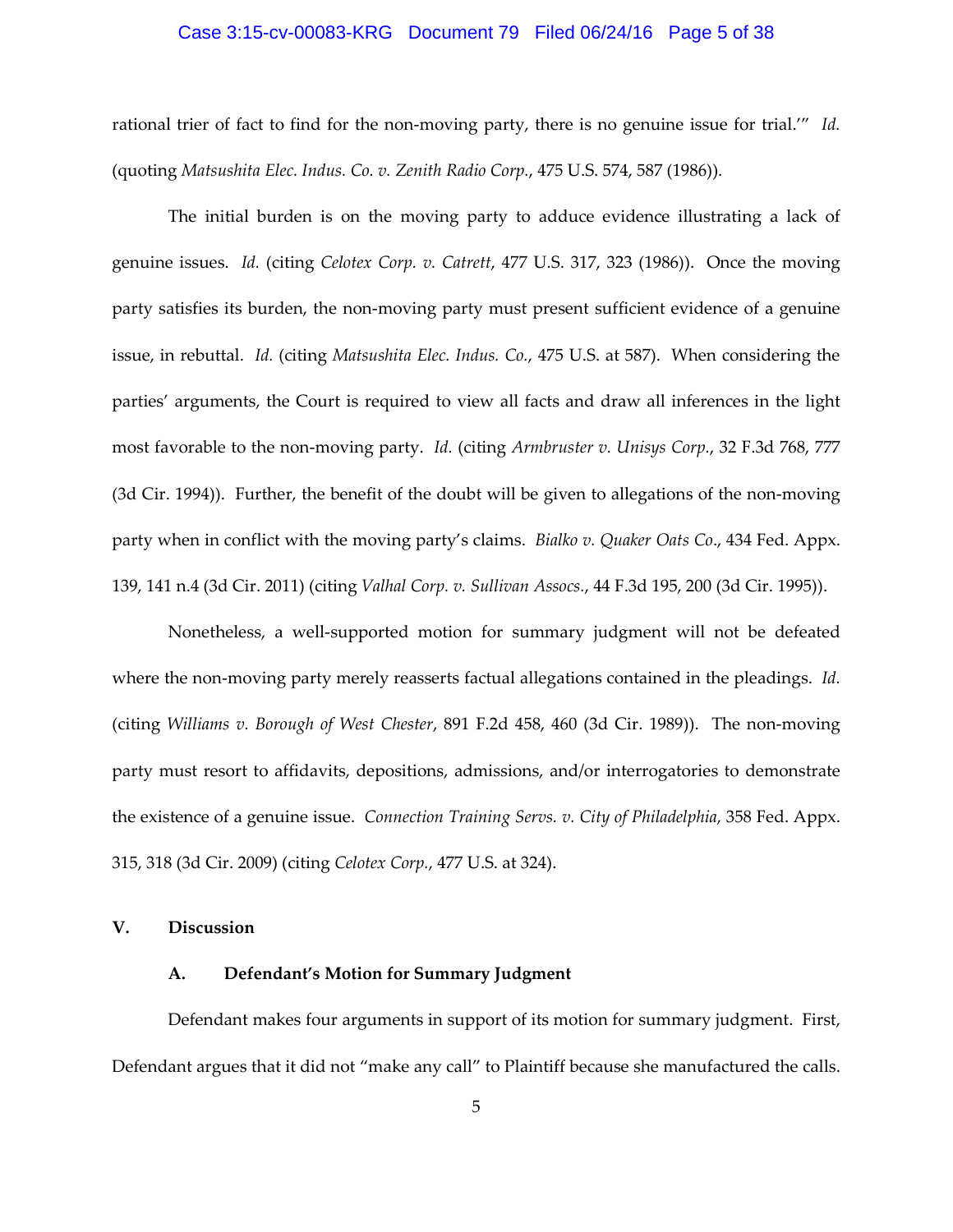## Case 3:15-cv-00083-KRG Document 79 Filed 06/24/16 Page 6 of 38

[\(ECF No. 44 at 12-14.\)](https://ecf.pawd.uscourts.gov/doc1/15715012885) Second, Defendant contends that Plaintiff consented to receive the calls. (*Id.* [at 14-17.\)](https://ecf.pawd.uscourts.gov/doc1/15715012885) Third, Defendant asserts that Plaintiff's claim is barred by the doctrine of assumption of the risk. (*Id.* [at 17-20.\)](https://ecf.pawd.uscourts.gov/doc1/15715012885) Finally, Defendant contends that Plaintiff lacks Article III standing to assert her claim because she is not a member of the class that the TCPA was designed to protect and did not suffer the type of harm that the TCPA was designed to prevent. (*Id.* [at 20-25.\)](https://ecf.pawd.uscourts.gov/doc1/15715012885) The Court will separately address each of Defendant's arguments.

# **1. Defendant's Argument that It Did Not "Make Any Calls"**

Defendant argues that summary judgment must be granted in its favor because Plaintiff manufactured the TCPA claim for which she has filed suit. (*Id.* [at 12-14.\)](https://ecf.pawd.uscourts.gov/doc1/15715012885) Specifically, Defendant states that the TCPA makes it unlawful "'to make any call'" to a cell phone using an automatic telephone dialing system ("ATDS"). (*Id.* [at 12](https://ecf.pawd.uscourts.gov/doc1/15715012885) (quoting 47 U.S.C. § 227(b)(1)(A)).) Because Plaintiff "caused the calls to happen," "invited them," and "willed them into existence," Defendant asserts that she intentionally "made" the calls at issue. (*Id.* [at 12-14.\)](https://ecf.pawd.uscourts.gov/doc1/15715012885)

In response, Plaintiff asserts that Defendant has stipulated that it "initiated/made" the telephone calls to cell phone numbers (863) XXX-6128 and (305) XXX-4589. [\(ECF No. 54 at 15.\)](https://ecf.pawd.uscourts.gov/doc1/15715053672) Plaintiff further argues that she did not "make" the calls because she "made no 'affirmative choice' that caused [Defendant] to call her number." (*Id.* [at 16.\)](https://ecf.pawd.uscourts.gov/doc1/15715053672) Specifically, Plaintiff states that her actions did not "effectively program" a dialer, "upload data" to Defendant, or "make" any calls. (*Id.* [at 16-17.\)](https://ecf.pawd.uscourts.gov/doc1/15715053672) Rather, Defendant called the cell phone numbers "without any influence, inducement, or any prior contact whatsoever from Plaintiff." (*Id.* [at 17.\)](https://ecf.pawd.uscourts.gov/doc1/15715053672) In reply, Defendant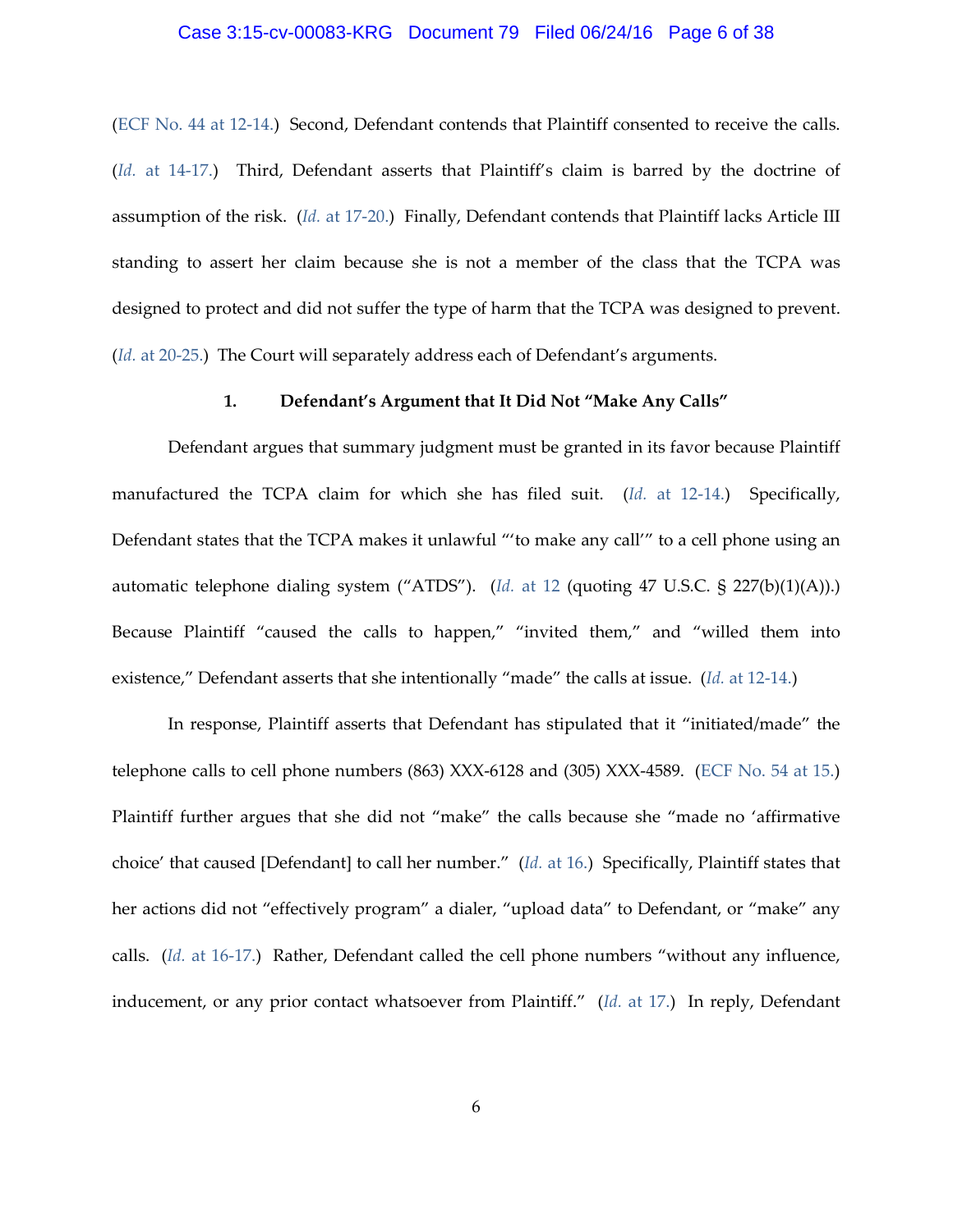## Case 3:15-cv-00083-KRG Document 79 Filed 06/24/16 Page 7 of 38

reiterates that Plaintiff "caused the calls to exist for TCPA purposes" because she took "crucial steps" to incite the phone calls. [\(ECF No. 61 at 12.\)](https://ecf.pawd.uscourts.gov/doc1/15715071634)

In a joint stipulation of facts, filed by the parties on November 24, 2015, Defendant "agree[d] and stipulate[d] that all of the telephone calls [it] initiated/made to cell phone numbers (305) XXX-4589 and (863) XXX-6128 . . . were made with an [ATDS] as defined under the [TCPA]." [\(ECF No. 44-9 ¶ 1.\)](https://ecf.pawd.uscourts.gov/doc1/15715012894) In an attempt to explain away its stipulation, Defendant claims that it has only admitted that "calls existed" and that "[t]he fact that the calls were placed does not answer the question of who 'made' the calls." [\(ECF No. 61 at 12.\)](https://ecf.pawd.uscourts.gov/doc1/15715071634) Defendant further asserts that "[t]he point of that stipulation was to alleviate the need for discovery on the use of regulated technology; it was not intended to  $-$  and did not on its face  $-$  stipulate away the foundational issue that Plaintiff 'made' the calls in the first place." (*[Id.](https://ecf.pawd.uscourts.gov/doc1/15715071634)*)

The TCPA makes it unlawful "to make any call (other than a call made for emergency purposes or made with the prior express consent of the called party) using any [ATDS] or an artificial or prerecorded voice . . . to any telephone number assigned to a . . . cellular telephone service[.]" 47 U.S.C. § 227(b)(1)(A)(iii). Defendant stipulated that it "initiated/made" telephone calls to cell phone numbers (305) XXX-4589 and (863) XXX-6128. (ECF No. 44-9  $\parallel$  1.) As Defendant acknowledged during oral argument on May 23, 2016, no court has addressed the difference between "initiate" and "make." Moreover, Defendant concedes that the cases to which it cited in support of its argument that Plaintiff "made" the calls "are not a perfect fit" because they involve third parties inciting phone calls. [\(ECF No. 61 at 12.\)](https://ecf.pawd.uscourts.gov/doc1/15715071634) Indeed, the legal authority to which Defendant has cited — *McKenna v. WhisperText*, No. 5:14-CV-424, 2015 U.S.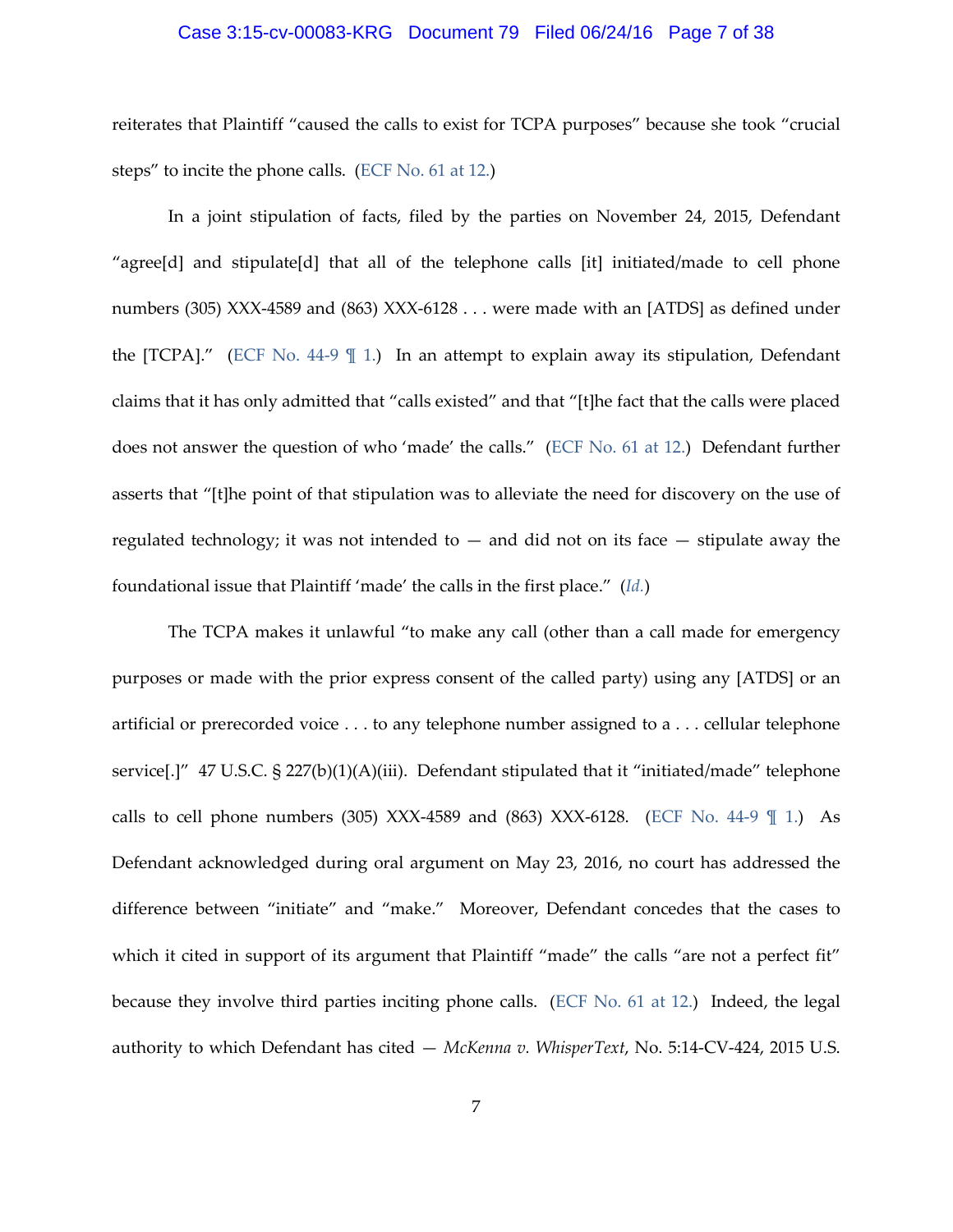## Case 3:15-cv-00083-KRG Document 79 Filed 06/24/16 Page 8 of 38

Dist. LEXIS 120090 (N.D. Cal. Sept. 9, 2015), and *Huricks v. Shopkick, Inc.*, No. C-14-2464, 2015 U.S. Dist. LEXIS 112596 (N.D. Cal. Aug. 24, 2015)  $-$  is factually inapplicable to the instant matter and is not binding upon the Court. (*See* [ECF No. 44 at 13.\)](https://ecf.pawd.uscourts.gov/doc1/15715012885) In *McKenna*, the court concluded that the defendant was not the maker or initiator of calls using an ATDS because the application "sends text invitations only at the user's affirmative direction." 2015 U.S. Dist. LEXIS 120090, at \*9, 14. Similarly, in *Huricks*, the court found that the defendant had not violated the TCPA because the user was required to take affirmative steps to cause the invitational text messages to be sent. 2015 U.S. Dist. LEXIS 112596, at \*10-11. The cases to which Defendant cites from the July 10, 2015, declaratory ruling and order of the Federal Communications Commission ("FCC") also relate to users making "affirmative choices," such as inviting friends to install an application and programming a cloud-based dialer, before receiving calls. *See In re Rules Implementing the Tel. Consumer Prot. Act of 1991*, 30 FCC Rcd. 7961, 7986, 7982-84 (F.C.C. July 10, 2015). Here, Plaintiff did not make an "affirmative" choice to cause Defendant to call the telephone numbers by tapping buttons or by uploading data. *See McKenna*, 2015 U.S. Dist. LEXIS 120090, at \*14-15. Accordingly, having concluded that Defendant's argument that Plaintiff "made" the calls is not persuasive, the Court cannot grant Defendant's motion for summary judgment on this basis.

## **2. Defendant's Argument that Plaintiff Consented to Receive the Calls**

Defendant argues that Plaintiff consented to receiving the calls because she "gratuitously created circumstances that would support a legal claim." [\(ECF No. 44 at 14](https://ecf.pawd.uscourts.gov/doc1/15715012885) (internal quotations omitted).) Specifically, Defendant asserts that Plaintiff intentionally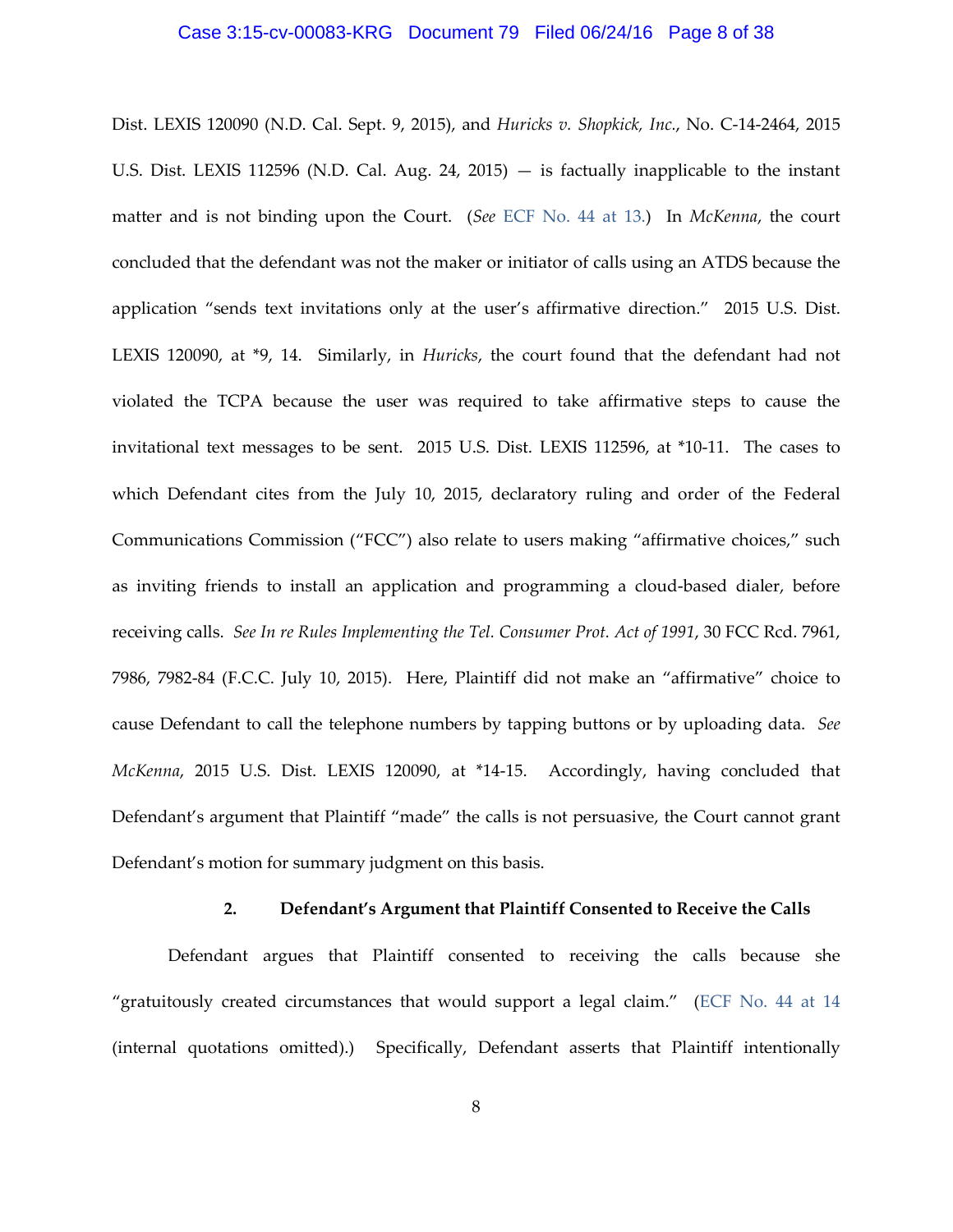#### Case 3:15-cv-00083-KRG Document 79 Filed 06/24/16 Page 9 of 38

solicited the harm from which she claims to suffer. (*Id.* [at 16.\)](https://ecf.pawd.uscourts.gov/doc1/15715012885) Defendant also argues that Plaintiff expressly consented to receiving the calls because she testified that she was "'okay with''' her cell phones ringing from calls from creditors. (*Id.* [at 17](https://ecf.pawd.uscourts.gov/doc1/15715012885) (quoting [ECF No. 44-4 at 25\)](https://ecf.pawd.uscourts.gov/doc1/15715012889).)

In response, Plaintiff asserts that Defendant has failed to demonstrate that it obtained her consent before placing the calls. [\(ECF No. 54 at 17-18.\)](https://ecf.pawd.uscourts.gov/doc1/15715053672) Plaintiff notes that Defendant was attempting to reach its customers, not her, when it placed the calls. (*Id.* [at 18.\)](https://ecf.pawd.uscourts.gov/doc1/15715053672) She further states that Defendant had constructive knowledge that the telephone numbers of its customers had been reassigned. (*[Id.](https://ecf.pawd.uscourts.gov/doc1/15715053672)*) In reply, Defendant argues that Plaintiff's affirmative conduct was "designed to create the calls" and therefore constitutes her express consent. [\(ECF No. 61 at 14.\)](https://ecf.pawd.uscourts.gov/doc1/15715071634) In her sur-reply, Plaintiff contends that Defendant has failed to establish that she released her number to it or had any contact with it prior to Defendant's placement of the calls. [\(ECF No. 64](https://ecf.pawd.uscourts.gov/doc1/15715081194)  [at 4.\)](https://ecf.pawd.uscourts.gov/doc1/15715081194)

It is well settled that when a defendant invokes the affirmative defense of express consent, the defendant "bears the burden of establishing that [it] applies." *Daubert v. NRA Group, LLC*, No. 3:15-CV-718, 2016 U.S. Dist. LEXIS 69630, at \*51 (M.D. Pa. May 27, 2016). "The FCC has 'conclude[d] that the creditor should be responsible for demonstrating that the consumer provided express consent' because the creditor is 'in the best position to have records kept in the usual course of business showing such consent, such as purchase agreements, sales slips, and credit applications.'" *Id.* (quoting *In re Rules Implementing the Tel. Consumer Prot. Act of 1991*, 23 FCC Rcd. 559, 565 (F.C.C. Jan. 4, 2008)).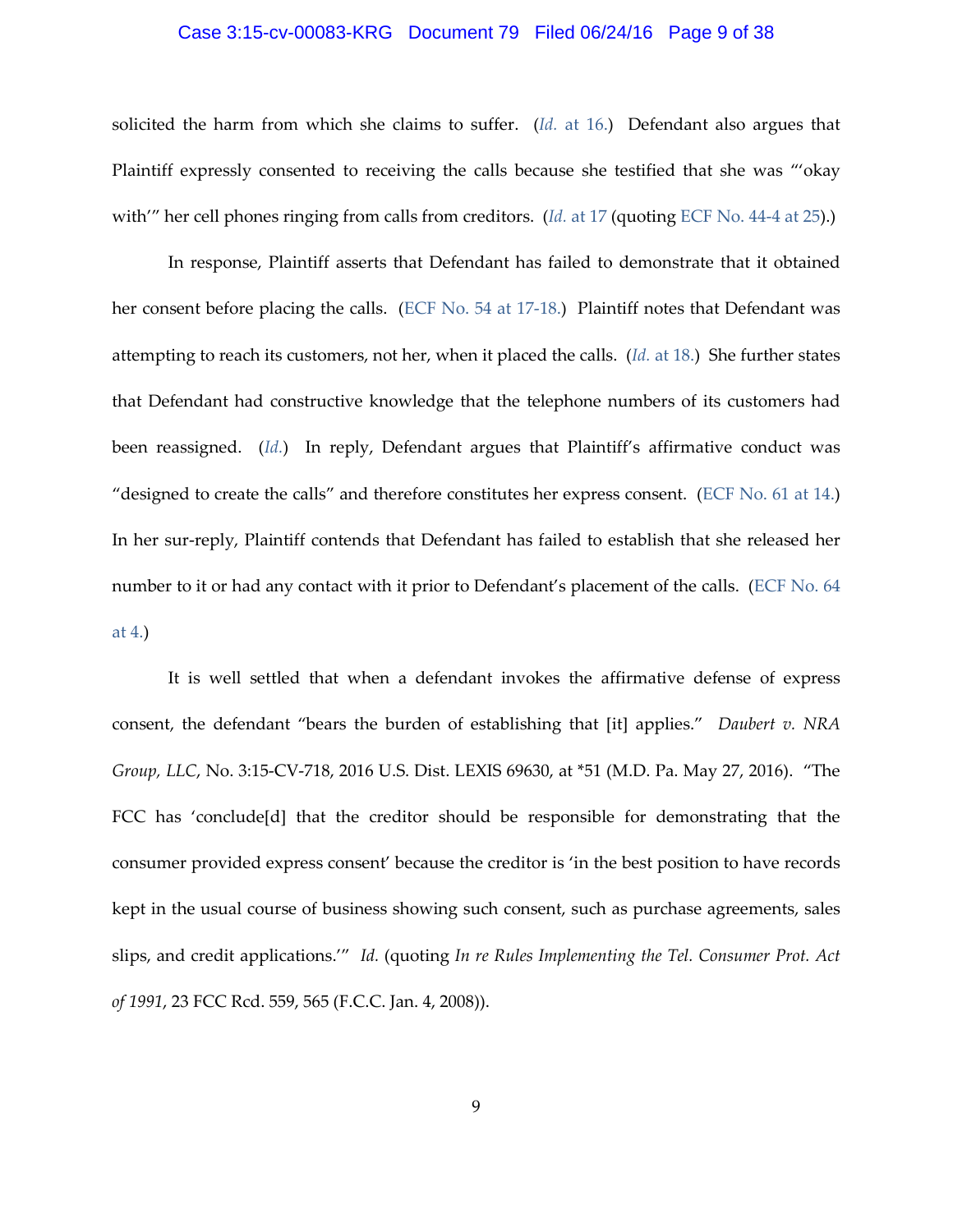## Case 3:15-cv-00083-KRG Document 79 Filed 06/24/16 Page 10 of 38

Defendant has failed to meet its burden of establishing that Plaintiff expressly consented to receiving the calls. "Prior express consent is deemed to be granted only if the wireless number is provided by the consumer to the creditor, and the number was provided during the transaction that resulted in the debt owed." *Wattie-Bey v. Stephen & Michaels Assocs.*, No. 1:13- CV-396, 2014 U.S. Dist. LEXIS 4463, at \*7 (M.D. Pa. Jan. 14, 2014) (denying the plaintiff's motion for summary judgment because there was evidence that he provided the number when applying for a T-Mobile account and therefore consented to contact about any debt in connection with that account). Because Defendant has not produced any evidence that Plaintiff provided the cell phone numbers to it, the Court cannot conclude that she expressly consented to receiving the calls. *See, e.g.*, *Stuart v. AR Res., Inc.*, No. 10-CV-3520, 2011 U.S. Dist. LEXIS 27025, at \*18 (E.D. Pa. Mar. 15, 2011) (permitting the plaintiff's TCPA claim to proceed because she maintained that she was not the debtor and therefore did not consent to receiving the calls).

While the Court recognizes that the facts presented in this matter are unique, the cases upon which Defendant relies in support of its argument that Plaintiff consented to receiving the calls — *Beyond Systems, Inc. v. Kraft Foods, Inc.*, 777 F.3d 712 (4th Cir. 2015), and *Ryabyshchuck v. Citibank N.A.*, No. 11-CV-1236, 2012 U.S. Dist. LEXIS 156176 (S.D. Cal. Oct. 30, 2012) — are inapposite. First, the Fourth Circuit Court of Appeals in *Beyond Systems, Inc.* concluded that the plaintiff consented to the harm at issue because it: (1) created fake e-mail addresses, solely for the purpose of gathering spam; (2) embedded the addresses in websites so that they were undiscoverable except to computer programs; (3) increased its e-mail storage capacity; and (4) intentionally routed spam e-mails between California and Maryland to increase its exposure to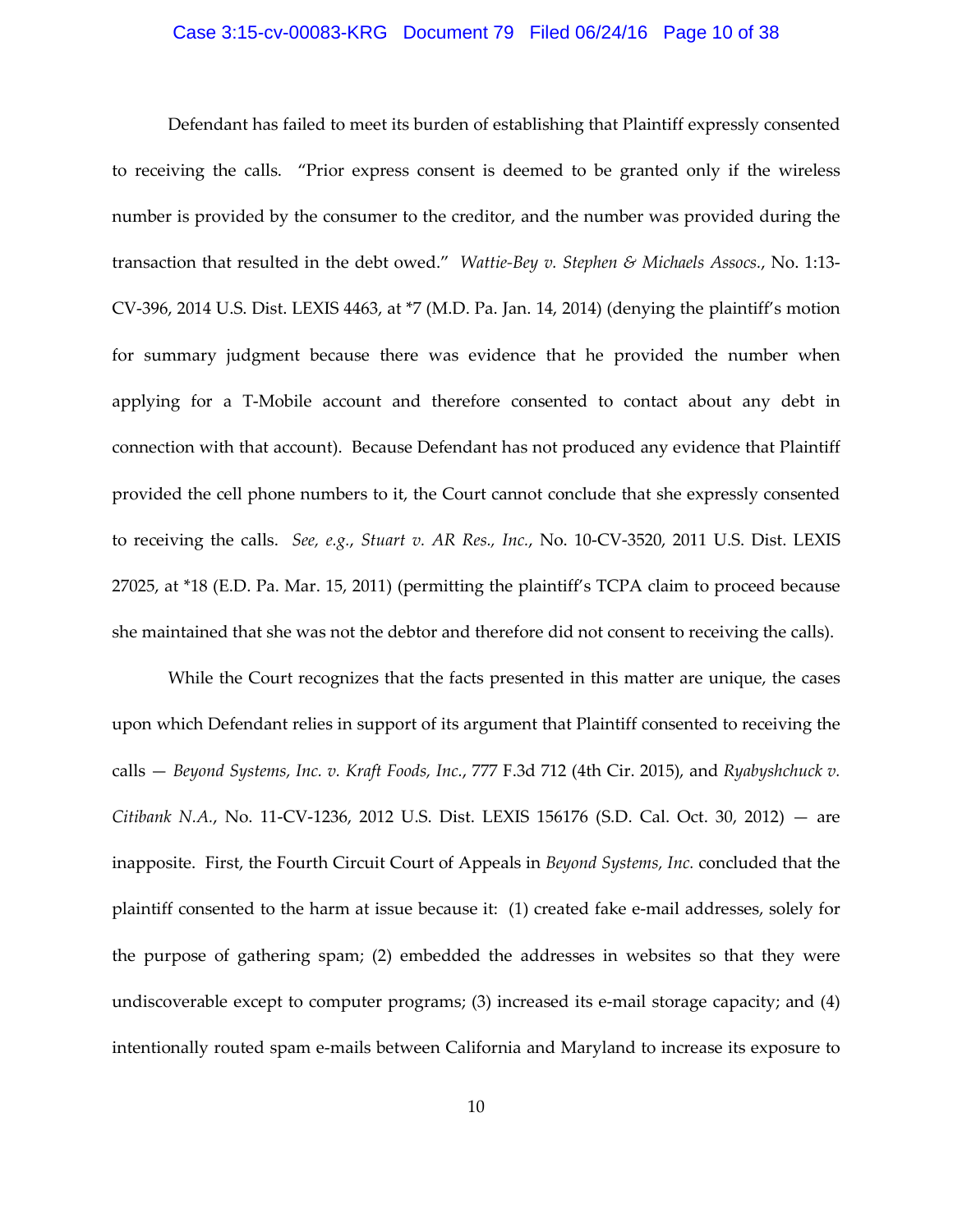## Case 3:15-cv-00083-KRG Document 79 Filed 06/24/16 Page 11 of 38

spam. 777 F.3d at 718. Similarly, *Ryabyshchuck* is distinguishable because the plaintiff received one inactionable text message, responded with a one-word, opt-out request, and received a response confirming receipt of the opt-out request. 2012 U.S. Dist. LEXIS 156176, at \*7. Although Defendant has correctly stated that consent "is nothing more than 'a willingness in fact for conduct to occur,'" [\(ECF No. 61 at 13](https://ecf.pawd.uscourts.gov/doc1/15715071634) (quoting *Gager v. Dell Fin. Servs., LLC*, 727 F.3d 265, 271 (3d Cir. 2013)), it has failed to establish that Plaintiff expressly consented to receiving the calls. *See, e.g.*, *Stuart*, 2011 U.S. Dist. LEXIS 27025, at \*18; *see also Daubert*, 2016 U.S. Dist. LEXIS 69630, at \*56 (explaining that although "express consent can be found even where the plaintiff did not directly provide consent to the defendant . . . it must be shown that the plaintiff had given express consent to someone at some point" and concluding that the defendant "has failed to adduce sufficient evidence to establish this"); *Paradise v. Commonwealth Fin. Sys.*, No. 3:13-CV-01, 2014 U.S. Dist. LEXIS 132814, at \*6 (M.D. Pa. Sept. 22, 2014) (rejecting the defendant's argument that the plaintiff consented to receiving the calls because it had previously obtained consent from the debtor it was attempting to contact). Accordingly, having concluded that Defendant has failed to satisfy its burden to demonstrate that Plaintiff consented to receiving the calls, the Court cannot grant Defendant's motion for summary judgment on this basis.

# **3. Defendant's Argument that Plaintiff's Claim is Barred by the Doctrines of Assumption of the Risk and** *Volenti non fit Injuria*

Defendant argues that the doctrine of assumption of the risk applies to actions filed under the TCPA because Pennsylvania law applies the doctrine to strict liability statutes and to negligence claims. [\(ECF No. 44 at 18-19.\)](https://ecf.pawd.uscourts.gov/doc1/15715012885) Defendant contends that the doctrine is applicable to Plaintiff's action because she testified that she assumed the risk of receiving calls to her cell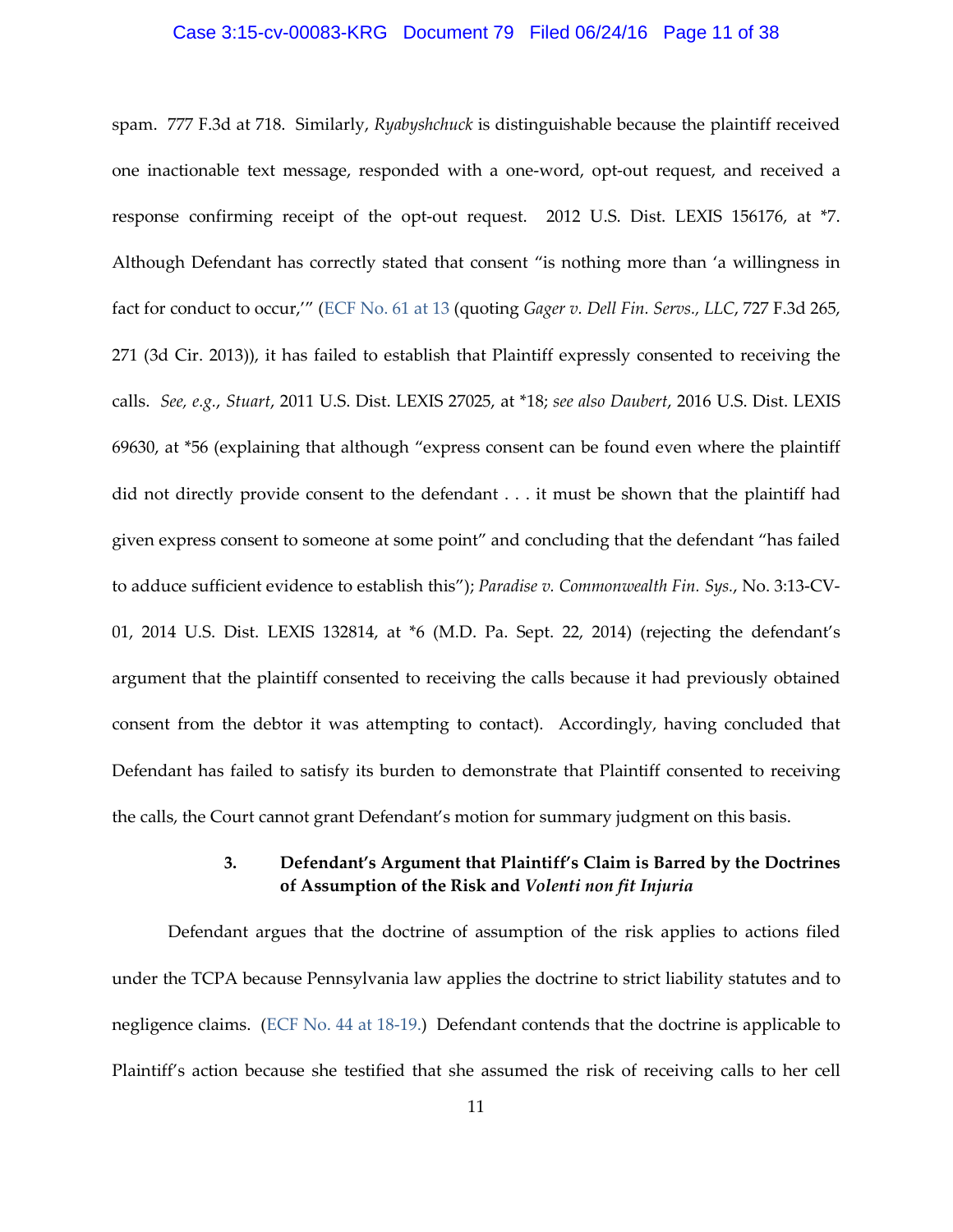## Case 3:15-cv-00083-KRG Document 79 Filed 06/24/16 Page 12 of 38

phones and because Plaintiff bought the cell phones to receive calls from creditors. (*Id.* [at 19.\)](https://ecf.pawd.uscourts.gov/doc1/15715012885) Defendant further asserts that Plaintiff's claim is barred by the principle of *volenti non fit injuria* because she consented to the harm from which she allegedly suffered. (*Id.* [at 15-16.\)](https://ecf.pawd.uscourts.gov/doc1/15715012885)

In response, Plaintiff argues that the doctrine of assumption of the risk is inapplicable because federal substantive law, rather than Pennsylvania law, applies to the TCPA. [\(ECF No.](https://ecf.pawd.uscourts.gov/doc1/15715053672)  [54 at 19-21, 24-26.\)](https://ecf.pawd.uscourts.gov/doc1/15715053672) Plaintiff also asserts that the principle of *volenti non fit injuria* is inapplicable because she "[has] not done anything deceptive or conducted falsity." (*Id.* [at 22.\)](https://ecf.pawd.uscourts.gov/doc1/15715053672)

In reply, Defendant argues that common law applies to federal statutes. [\(ECF No. 61 at](https://ecf.pawd.uscourts.gov/doc1/15715071634)  [15-16.\)](https://ecf.pawd.uscourts.gov/doc1/15715071634) In support of its argument, Defendant notes that other common law doctrines, such as the revocation of consent and vicarious liability, have been applied to the TCPA. (*Id.* [at 17-19.\)](https://ecf.pawd.uscourts.gov/doc1/15715071634) Because the doctrines of assumption of the risk and *volenti non fit injuria* are well settled and because the TCPA does not directly abrogate the doctrines, Defendant contends that they are both applicable. (*Id.* [at 19-22.\)](https://ecf.pawd.uscourts.gov/doc1/15715071634) Defendant requests that summary judgment be granted in its favor because it has presented uncontested evidence that "Plaintiff invited her own harm" and sought out "a known or obvious danger" by intentionally purchasing the cell phones. (*Id.* [at 22-](https://ecf.pawd.uscourts.gov/doc1/15715071634) [23](https://ecf.pawd.uscourts.gov/doc1/15715071634) (internal quotations omitted).) In her sur-reply, Plaintiff argues that her intent is irrelevant because bad-faith defenses are inapplicable to the TCPA. [\(ECF No. 64 at 4-5, 7-9.\)](https://ecf.pawd.uscourts.gov/doc1/15715081194) She also asserts that the doctrines of assumption of the risk and *volenti non fit injuria* do not apply because Defendant's calls were not a known or obvious danger when she purchased the cell phones. (*Id.* [at 6-7.\)](https://ecf.pawd.uscourts.gov/doc1/15715081194)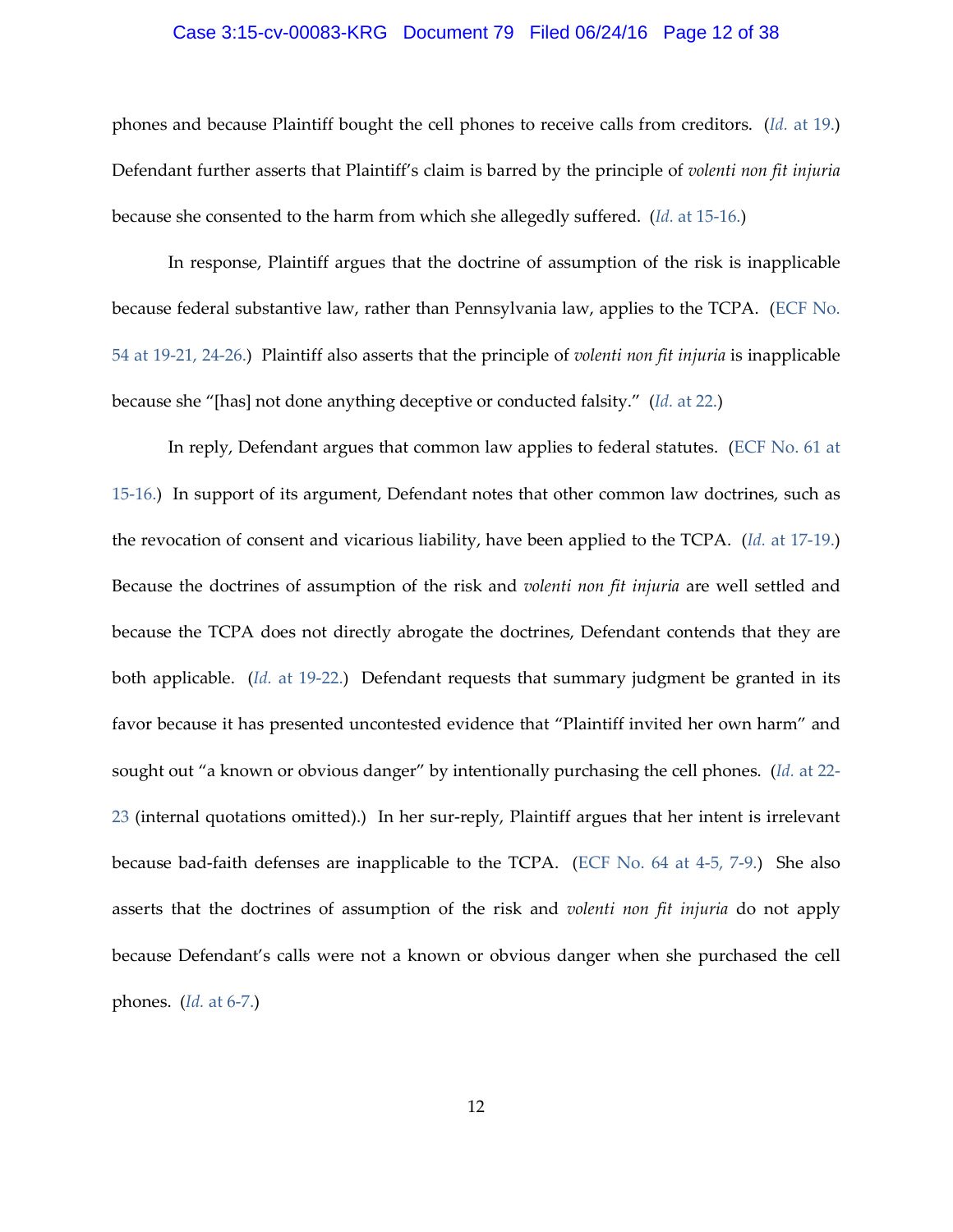#### Case 3:15-cv-00083-KRG Document 79 Filed 06/24/16 Page 13 of 38

Initially, the Court finds that the affirmative defenses of assumption of the risk and *volenti non fit injuria* do not apply to the TCPA. Defendant is correct that courts have applied common law principles to the TCPA. *See, e.g.*, *Gager*, 727 F.3d at 270 (finding that the common law principle of revocation applied because "[a]lthough the TCPA does not expressly grant a right of revocation to consumers who no longer wish to be contacted on their cellular phones by autodialing systems, the absence of an express statutory grant of this right does not mean that the right to revoke does not exist"); *Thomas v. Taco Bell Corp.*, 879 F. Supp. 2d 1079, 1084 (C.D. Cal. 2012) (holding that the common law principle of vicarious liability applied to the TCPA because "[a]bsent a clear expression of Congressional intent to apply another standard, the Court must presume that Congress intended to apply the traditional standards of vicarious liability with which it is presumed to be familiar").

However, courts have not yet addressed whether the common law affirmative defenses of assumption of the risk and *volenti non fit injuria* apply to the TCPA. The Court will therefore follow the FCC's July 10, 2015, rules and regulations implementing the TCPA. *See Morse v. Allied Interstate, LLC*, No. 3:13-CV-625, 2014 U.S. Dist. LEXIS 171178, at \*13 (M.D. Pa. 2014) (holding that a district court may not disregard the FCC's final orders "simply because Congress did not specifically grant the FCC express authority to regulate a specific subsection of the TCPA"). *See also Leyse v. Clear Channel Broad., Inc.*, 545 F. App'x 444, 453 (6th Cir. 2013) ("In sum, the [TCPA] is replete with evidence that Congress intended the FCC to promulgate rules carrying the force of law that determine what kinds of prerecorded calls are permissible and what kinds are not."); *Sook v. Nielsen Co., LLC*, No. 8:15-CV-264, 2015 U.S. Dist. LEXIS 76362,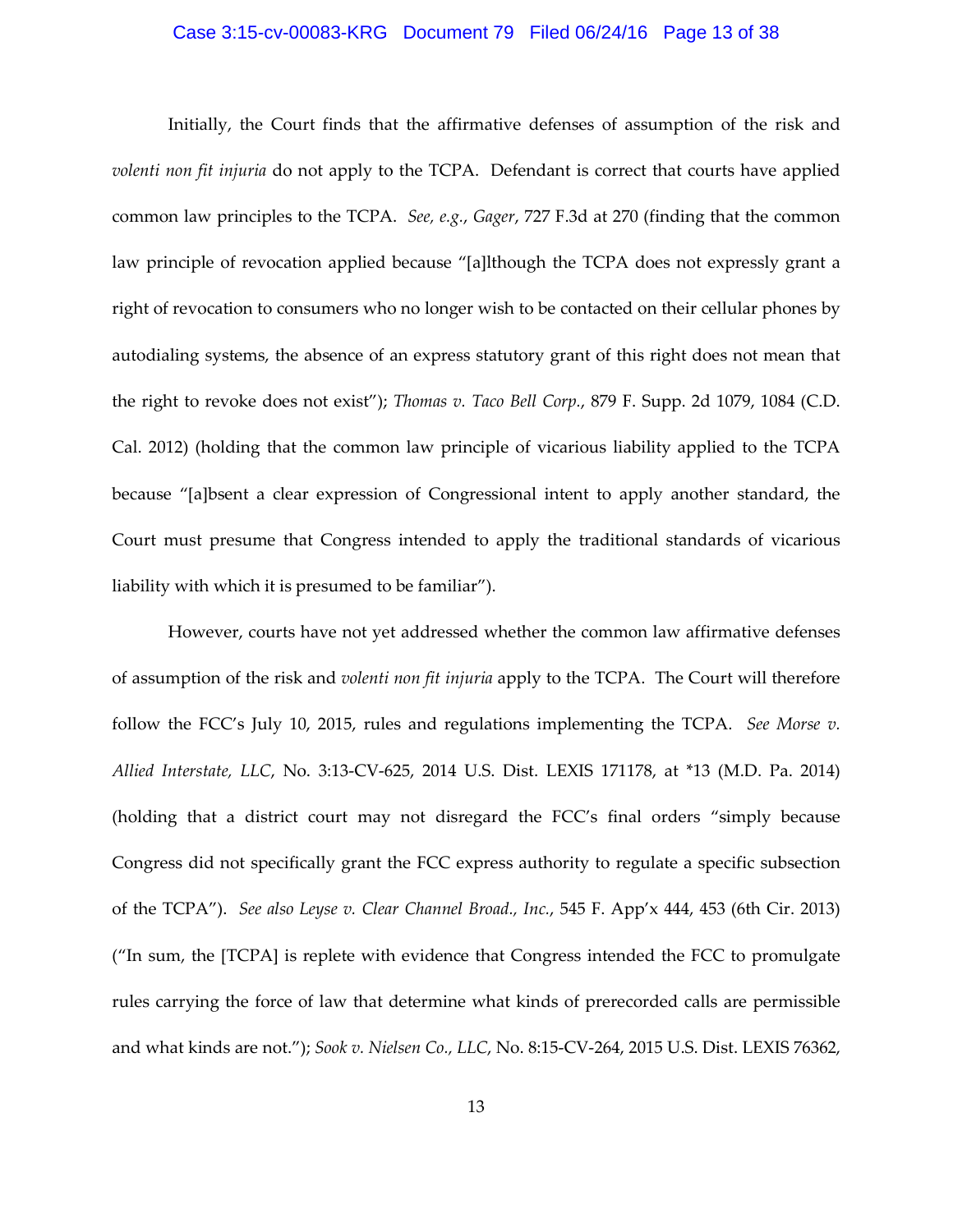## Case 3:15-cv-00083-KRG Document 79 Filed 06/24/16 Page 14 of 38

at \*3 (M.D. Fla. June 12, 2015) (declining to determine "whether there is an affirmative, bad-faith defense that vitiates TCPA where the plaintiff acts (or fails to act) unreasonably or intentionally" and staying the case pending the FCC's rules and regulations); *Balschmiter v. TD Auto Fin. LLC*, 303 F.R.D. 508, 512 n.4 (E.D. Wis. 2014) ("The Court is bound by all of the FCC's final orders relating to the TCPA.").

In its July 10, 2015, rules and regulations implementing the TCPA, the FCC addressed Rubio's Restaurant, Inc.'s argument that the FCC "should add an affirmative, bad-faith defense that vitiates liability upon a showing that the called party purposefully and unreasonably waited to notify the calling[]party of the reassignment in order [to] accrue statutory penalties." *In re Rules Implementing the Tel. Consumer Prot. Act of 1991*, 30 FCC Rcd. at 8011 (internal quotations omitted). The FCC rejected Rubio's Restaurant, Inc.'s request, explaining that "[n]either the TCPA nor our related rules place any affirmative obligation on the user of a wireless number to inform all potential callers when that number is relinquished or reassigned" and that "uninvolved new users of reassigned numbers are not obligated under the TCPA or our rules to answer every call, nor are they required to contact each caller to opt out in order to stop further calls." *Id.*; *see also id.* at 8091 ("In fact, the order expressly rejects a bad faith defense against call and text message recipients that intentionally deceive the caller or sender in order to induce more liability.") (O'Rielly, M., dissenting in part and approving in part). Thus, in accordance with the FCC's rules and regulations implementing the TCPA, the Court cannot conclude that the common law affirmative defenses of assumption of the risk and *volenti non fit injuria* are applicable to the TCPA.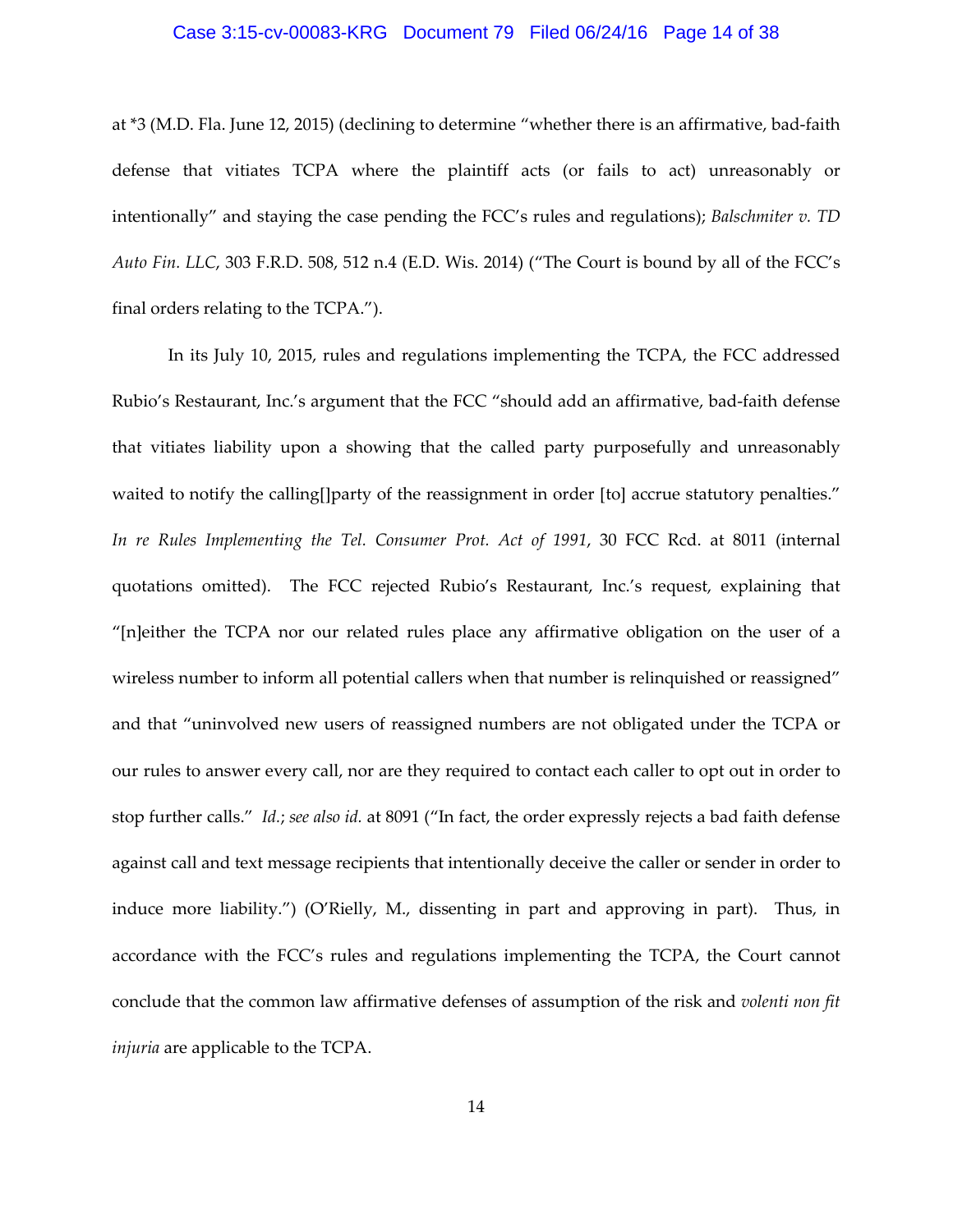#### Case 3:15-cv-00083-KRG Document 79 Filed 06/24/16 Page 15 of 38

Even if, assuming arguendo, the common law affirmative defenses of assumption of the risk and *volenti non fit injuria* applied to the TCPA, Defendant would still not be entitled to summary judgment. Assumption of the risk is an affirmative defense under the Restatement (Second) of Torts. *Reott v. Asia Trend, Inc.*, 55 A.3d 1088, 1095 (Pa. 2012). It is only relevant "'where there would otherwise be a breach of some duty owed by the defendant to the plaintiff. It is then a defense, which relieves the defendant of the liability to which he would otherwise be subject. The burden of proof is therefore upon the defendant.'" *Id.* at 1096 (quoting RESTATEMENT (SECOND) OF TORTS § 496G cmt. c). To meet the burden of proof, "the defendant must produce evidence that the plaintiff fully understood the specific risk, and yet voluntarily chose to encounter it." *Childers v. Power Line Equip. Rentals*, 681 A.2d 201, 208 (Pa. Super. Ct. 1996) (internal quotations omitted). "Voluntary assumption of the risk involves a subjective awareness of the risk inherent in an activity and a willingness to accept it. A plaintiff has voluntarily assumed the risk where he fully understands it and voluntarily chooses to encounter it." *Id.* (internal quotations omitted).

In support of its argument that Plaintiff assumed the risk of receiving calls, Defendant cites to Plaintiff's deposition testimony wherein she responded affirmatively to the question, "So are you -- you're assuming the risk that these phones will ring. Is that correct?" [\(ECF No.](https://ecf.pawd.uscourts.gov/doc1/15715012885)  [44 at 19](https://ecf.pawd.uscourts.gov/doc1/15715012885) (citing ECF [No. 44-4 at 25\)](https://ecf.pawd.uscourts.gov/doc1/15715012889).) Defendant asserts that it should be granted summary judgment "on this admission alone." (*[Id.](https://ecf.pawd.uscourts.gov/doc1/15715012885)*) However, Plaintiff's counsel objected to Defendant's question as a legal conclusion. [\(ECF No. 44-4 at 25.\)](https://ecf.pawd.uscourts.gov/doc1/15715012889) The Court cannot grant summary judgment to Defendant on the basis of a question that elicited a legal conclusion. *See, e.g.*,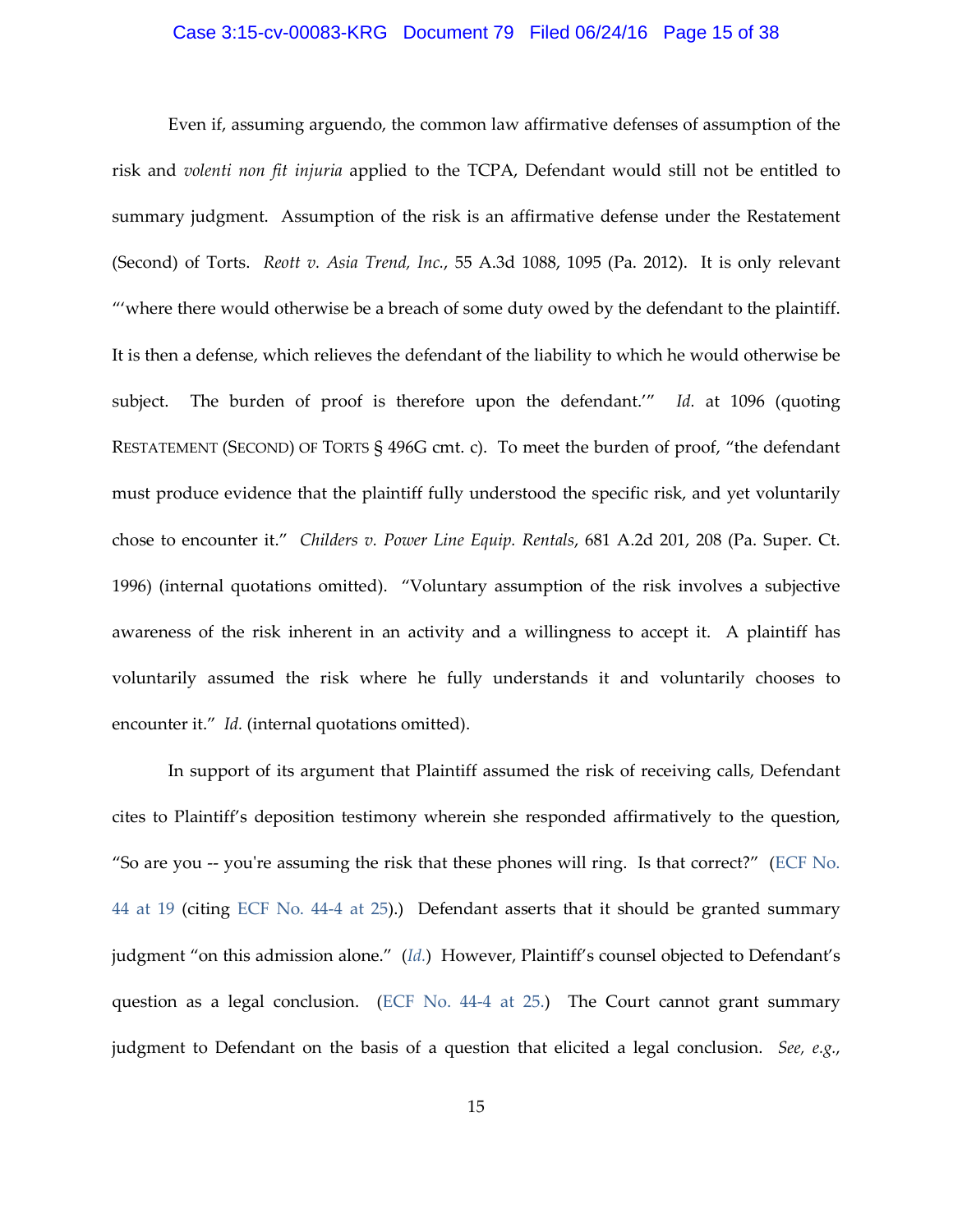## Case 3:15-cv-00083-KRG Document 79 Filed 06/24/16 Page 16 of 38

*Cordance Corp. v. Amazon*, 631 F. Supp. 2d 477, 483-84 (D. Del. 2009) (explaining that "conclusions on what [the plaintiff] asserts as legal principles are not within [the witness's] particularized knowledge he has by virtue of his position in the Internet technology industry"); *Borough of Lansdale v. PP&L, Inc.*, 426 F. Supp. 2d 264, 306 (E.D. Pa. 2006) (finding that the witness's answers in a deposition were "unsubstantiated legal conclusions [that] are not sufficiently probative to enable the plaintiffs to defeat summary judgment").

Moreover, it is well settled that "[a]ssumption of the risk requires a factual analysis of the plaintiff's subjective understanding of the risks involved." *McKenzie v. Dematic Corp.*, No. 3:12-CV-250, 2015 U.S. Dist. LEXIS 81166, at \*9 (W.D. Pa. June 18, 2015). Therefore, "[t]he question of assumption of the risk typically remains for the jury, and it is only where the evidence reveals a scenario so clear as to void all questions of material fact concerning the plaintiff's own conduct that the court can enter summary judgment." *Id.* Defendant's argument that "[t]he sole purpose of purchasing so many phones with recycled phone numbers was to receive as many calls from creditors as possible and bring TCPA lawsuits" is insufficient. [\(ECF](https://ecf.pawd.uscourts.gov/doc1/15715012885)  [No. 44 at 19.\)](https://ecf.pawd.uscourts.gov/doc1/15715012885) Defendant has therefore failed to meet its burden of proof required to establish its affirmative defense of assumption of the risk.

Similarly, Defendant has failed to meet its burden of proof required to establish its affirmative defense of *volenti non fit injuria*. The affirmative defense of *volenti non fit injuria* means "he who consents cannot receive an injury." *Schelin v. Goldberg*, 146 A.2d 648, 651 (Pa. Super. Ct. 1958); *see also Smith v. Piper Aircraft Corp.*, 18 F.R.D. 169, 178 (M.D. Pa. 1955) (explaining that the affirmative defense of *volenti non fit injuria* is applicable when "in a legal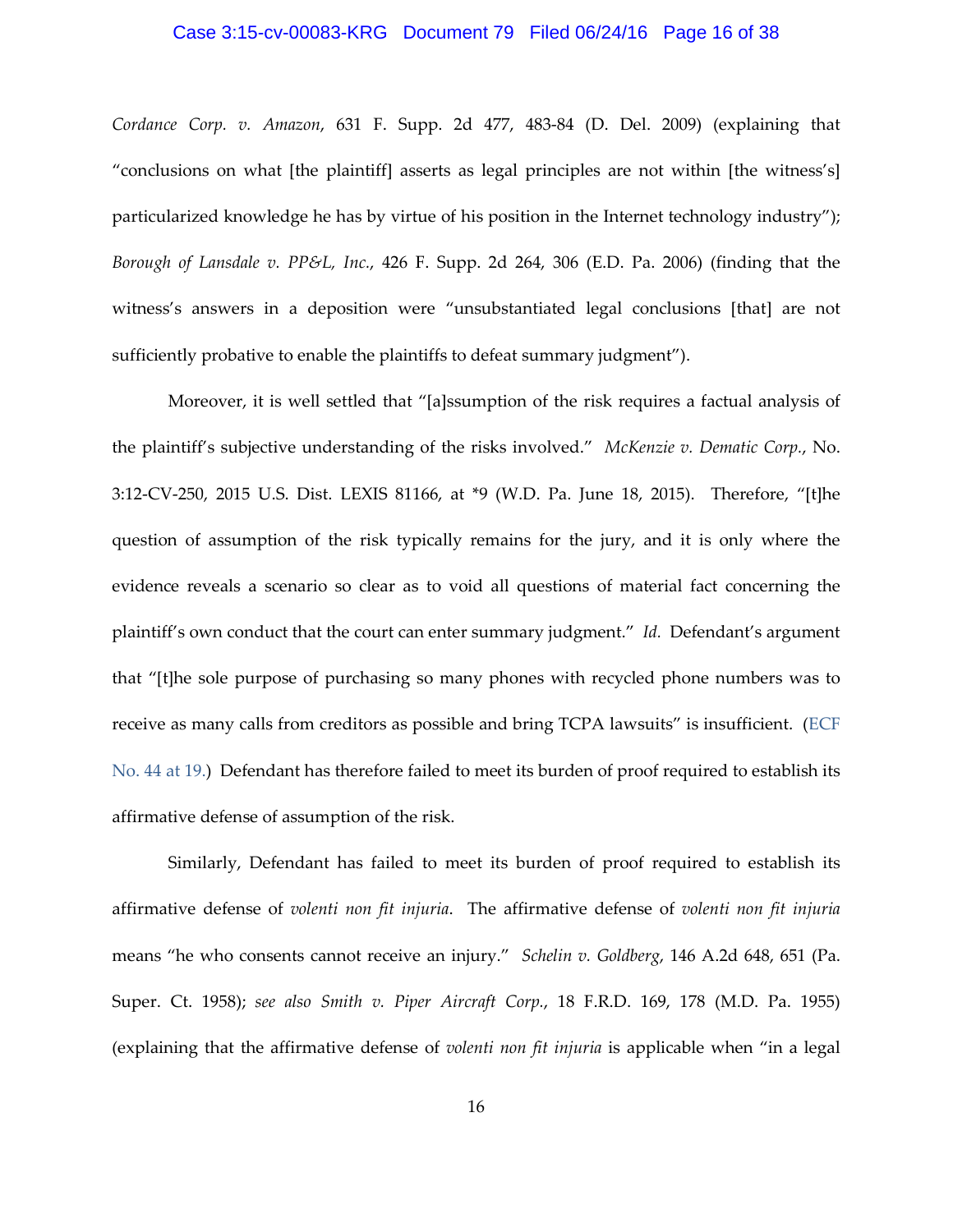#### Case 3:15-cv-00083-KRG Document 79 Filed 06/24/16 Page 17 of 38

sense, [the plaintiff] consented to the injuries suffered") (internal quotations omitted). Thus, "[b]efore the maxim, *volenti non fit injuria*, can be invoked, it must be shown that the plaintiff not only knew, or had full opportunity to know, the circumstances, but that he appreciated, or should have appreciated, the extent of the danger, and that he voluntarily exposed himself to it." *Madden v. Lehigh Valley R.R. Co.*, 84 A. 672, 673 (Pa. 1912). As discussed in detail above, Defendant has failed to satisfy its burden to demonstrate that Plaintiff consented to receiving the calls. *See supra* Part V.A.2. Accordingly, even if the common law affirmative defenses of assumption of the risk and *volenti non fit injuria* applied to the TCPA, Defendant would still not be entitled to summary judgment.

## **4. Defendant's Argument that Plaintiff Lacks Standing**

Defendant argues that Plaintiff lacks standing because she is not a member of the class of persons that the TCPA was designed to protect and because she did not suffer the type of harm that the TCPA was designed to prevent. [\(ECF No.](https://ecf.pawd.uscourts.gov/doc1/15715012885) 44 at 20.) Specifically, Defendant asserts that the TCPA was enacted to protect consumers from unwanted, intrusive telephone calls. (*Id.* [at 21-22.\)](https://ecf.pawd.uscourts.gov/doc1/15715012885) Because Plaintiff's only use of her cell phones is to receive calls from creditors "to turn a profit," Defendant argues that she waived the privacy interests that the TCPA protects. (*Id.* [at 22-24.\)](https://ecf.pawd.uscourts.gov/doc1/15715012885) Defendant further contends that Plaintiff cannot establish an injury-in-fact because "[h]er entire purported injury is premised upon a bare statutory violation for which she seeks statutory damages." (*Id.* [at 24.\)](https://ecf.pawd.uscourts.gov/doc1/15715012885)

In response, Plaintiff argues that Congress "has empowered individuals and entities to act as private attorneys general to pursue claims for well defined statutory damages." [\(ECF No.](https://ecf.pawd.uscourts.gov/doc1/15715053672)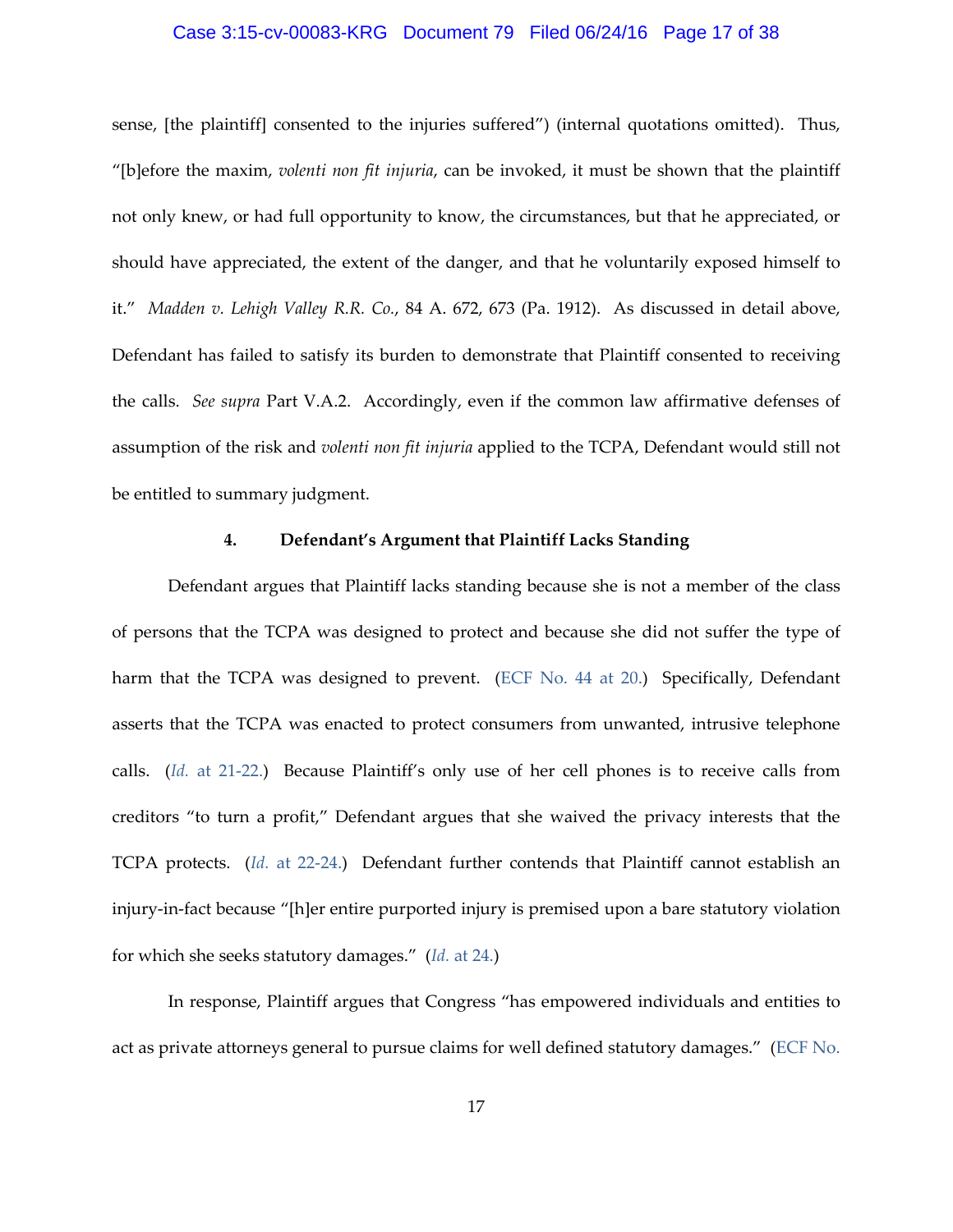## Case 3:15-cv-00083-KRG Document 79 Filed 06/24/16 Page 18 of 38

[54 at 27](https://ecf.pawd.uscourts.gov/doc1/15715053672) (internal quotations omitted).) She therefore asserts that "[i]t does not matter whether a plaintiff actively seeks out opportunities to bring TCPA claims or is motivated by the significant damage awards available under the TCPA." (*Id.* [at 28.\)](https://ecf.pawd.uscourts.gov/doc1/15715053672) Plaintiff contends that she suffered an injury-in-fact because she bought the cell phones and added minutes to them. (*Id.* [at 29.\)](https://ecf.pawd.uscourts.gov/doc1/15715053672)

In its reply, Defendant argues that Plaintiff does not have prudential standing because she is not within the zone of interest that is protected by the TCPA. [\(ECF No. 61 at 27.\)](https://ecf.pawd.uscourts.gov/doc1/15715071634) Specifically, Defendant asserts that the zone of interest protected by the TCPA is personal privacy. (*Id.* [at 28.\)](https://ecf.pawd.uscourts.gov/doc1/15715071634) Because Plaintiff "collect[ed] a shoe box full of cell phones to fish for accidental wrong number calls," Defendant contends that her personal privacy was not invaded. (*[Id.](https://ecf.pawd.uscourts.gov/doc1/15715071634)*) Defendant further argues that Plaintiff lacks Article III standing because she has not suffered an injury-in-fact. (*Id.* [at 29-30.\)](https://ecf.pawd.uscourts.gov/doc1/15715071634) In her sur-reply, Plaintiff claims that she is within the zone of interest that is protected by the TCPA because she "has an irrefutable interest in her own privacy." [\(ECF No. 64 at 10.\)](https://ecf.pawd.uscourts.gov/doc1/15715081194) She further argues that she did not cause her own harm because she did not cause Defendant to make the phone calls. (*[Id.](https://ecf.pawd.uscourts.gov/doc1/15715081194)*) She asserts that she has suffered an injury-in-fact because minutes were deducted from her cell phones as a result of Defendant's calls. (*Id.* [at 11.\)](https://ecf.pawd.uscourts.gov/doc1/15715081194)

There are three types of standing: statutory, constitutional, and prudential. "Statutory standing is simply statutory interpretation: the question it asks is whether Congress has accorded *this* injured plaintiff the right to sue the defendant to redress his injury." *Graden v. Conexant Sys. Inc.*, 496 F.3d 291, 295 (3d Cir. 2007) (emphasis in original). "Constitutional and prudential standing are about, respectively, the constitutional power of a federal court to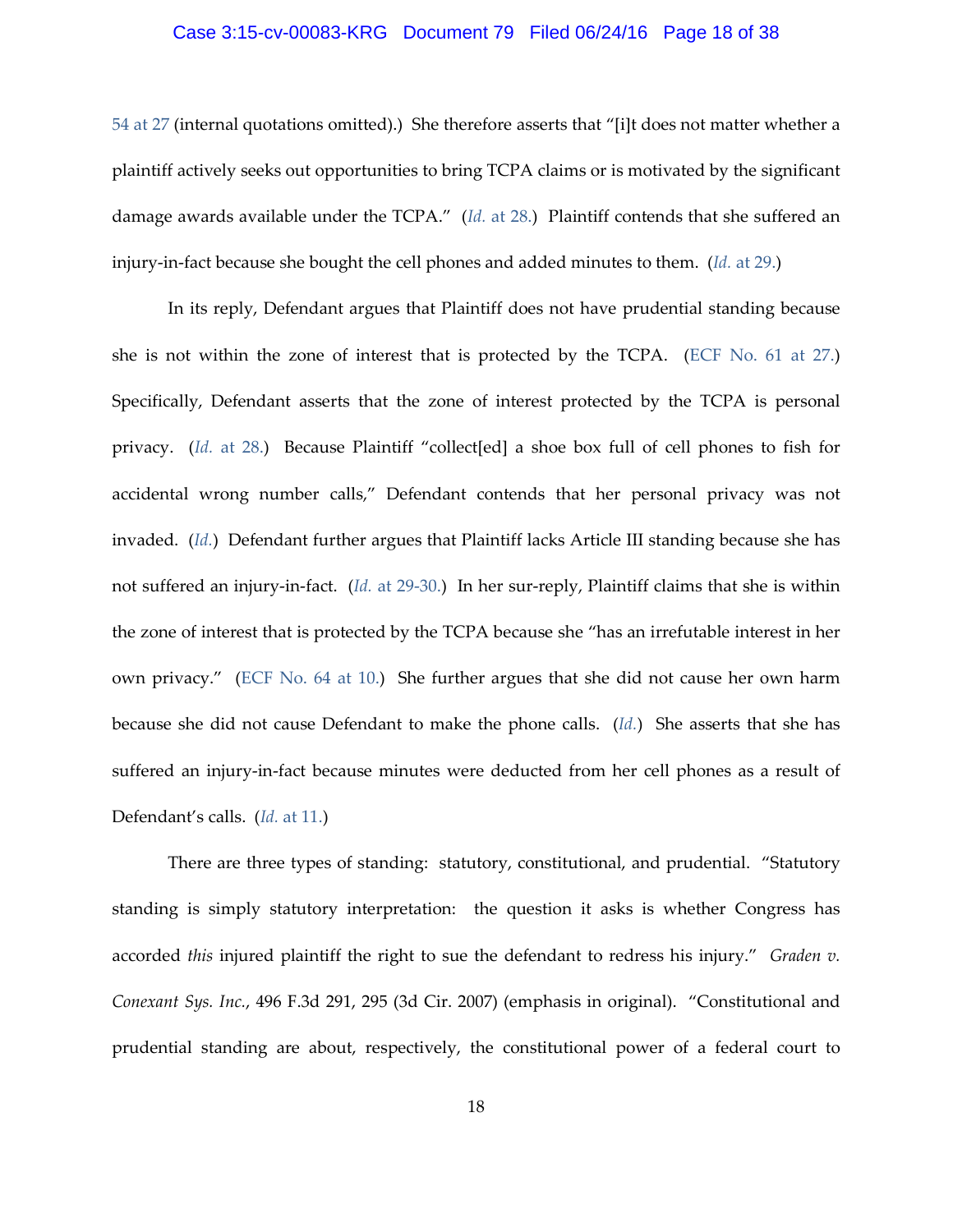## Case 3:15-cv-00083-KRG Document 79 Filed 06/24/16 Page 19 of 38

resolve a dispute and the wisdom of so doing." *Id.* The parties do not dispute that Plaintiff has statutory standing under the TCPA. (*See* [ECF No. 61 at 27.\)](https://ecf.pawd.uscourts.gov/doc1/15715071634) The Court will separately address constitutional and prudential standing.

#### **a. Constitutional Standing**

Under Article III, constitutional standing requires a plaintiff to show that: (1) he or she suffered an injury-in-fact, that is "concrete and particularized" and "actual or imminent," and not merely "conjectural or hypothetical;" (2) the defendant's complained of conduct caused that injury; and (3) it is likely, "as opposed to merely speculative," that a favorable decision by the court will redress the injury. *Winer Family Trust v. Queen*, 503 F.3d 319, 325 (3d Cir. 2007) (citing *Lujan v. Defenders of Wildlife*, 504 U.S. 555, 560-61 (1992)). The plaintiff bears the burden of establishing constitutional standing. *Id.*

The Supreme Court recently explained that "[f]or an injury to be particularized, it must affect the plaintiff in a personal and individual way." *Spokeo, Inc. v. Robins*, 136 S. Ct. 1540, 1548 (2016) (internal quotations omitted). The injury-in-fact must also be "concrete," which means "real" and "not abstract." *Id.* at 1556. However, "concrete" is not necessarily synonymous with "tangible." *Id.* "[B]ecause Congress is well positioned to identify intangible harms that meet minimum Article III requirements, its judgment is also instructive and important." *Id.* at 1555. The Supreme Court emphasized that "Congress' role in identifying and elevating intangible harms does not mean that a plaintiff automatically satisfies the injury-in-fact requirement whenever a statute grants a person a statutory right and purports to authorize that person to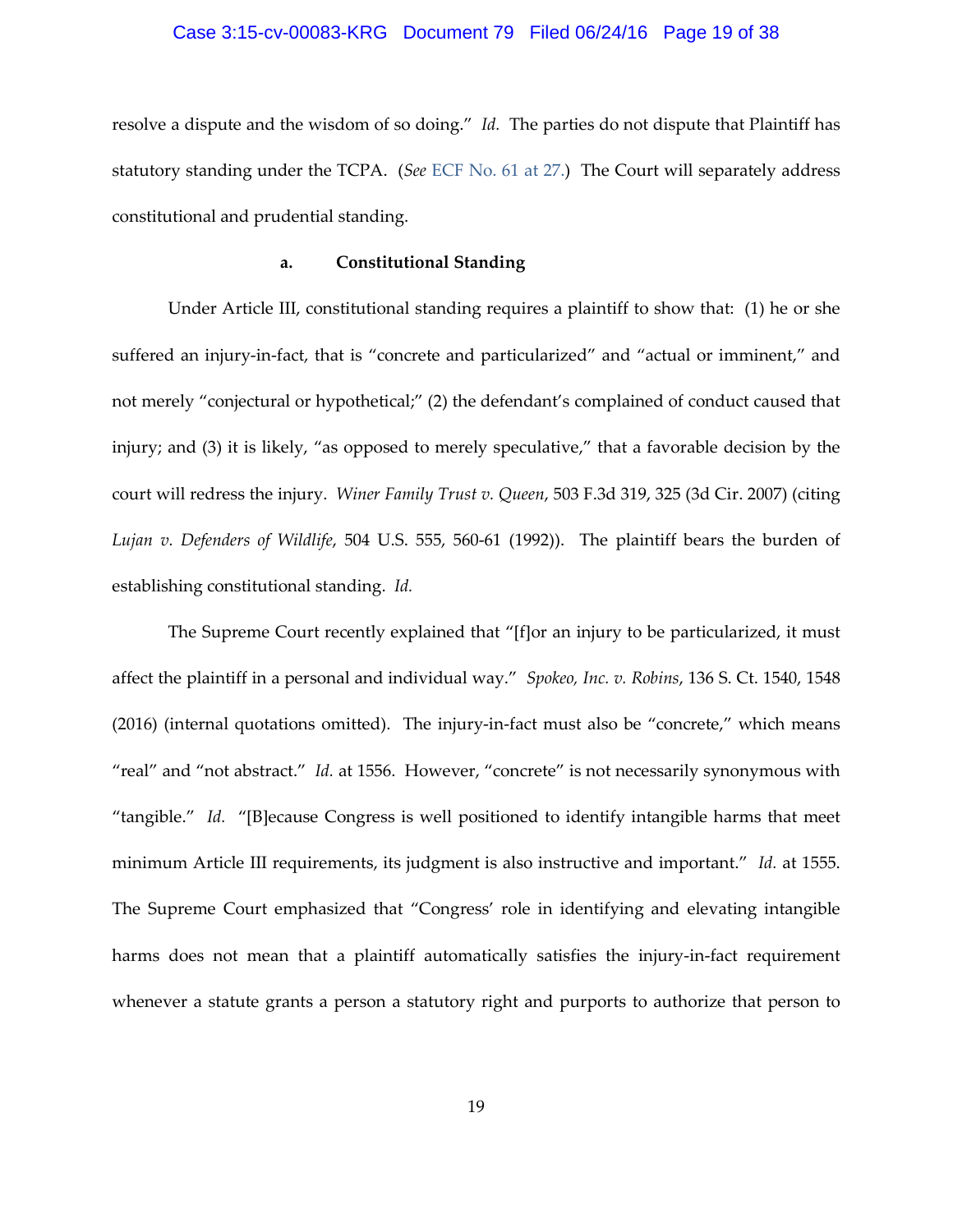## Case 3:15-cv-00083-KRG Document 79 Filed 06/24/16 Page 20 of 38

sue to vindicate that right." *Id.* at 1549. Thus, the Supreme Court made clear that "Article III standing requires a concrete injury even in the context of a statutory violation." *Id.*

To have standing to pursue her TCPA claim, Plaintiff must allege that Defendant violated her "legally protected interest." *Lujan*, 504 U.S. at 560. Plaintiff contends that Defendant violated her privacy interests when she received the calls and that Defendant violated her economic interests because she purchased airtime minutes for her cell phones. To address Plaintiff's argument that her privacy interests were invaded, the Court must first examine the purpose of the TCPA.

Congress enacted the TCPA to protect consumers from "the proliferation of intrusive, nuisance [telemarketing] calls to their homes." *Mims v. Arrow Fin. Servs., LLC*, 132 S. Ct. 740, 745 (2012) (internal quotations omitted). Although most states had enacted legislation restricting telemarketing, members of Congress believed that federal law was necessary because telemarketers could evade state law through interstate operations. *See id.* The TCPA therefore prohibits "any person within the United States, or any person outside the United States if the recipient is within the United States," from using prerecorded messages to call residential phone lines without prior consent, "unless the call . . . is exempted by rule or order by the Commission under paragraph 2(B)." 47 U.S.C. § 227(b)(1)(B). Paragraph 2(B) provides that the FCC may exempt noncommercial calls, *see id.* § 227(b)(2)(B)(i), and commercial calls if they "will not adversely affect the privacy rights that this section is intended to protect" and "do not include the transmission of any unsolicited advertisement," *see id.* § 227(b)(2)(B)(ii)(I)-(II).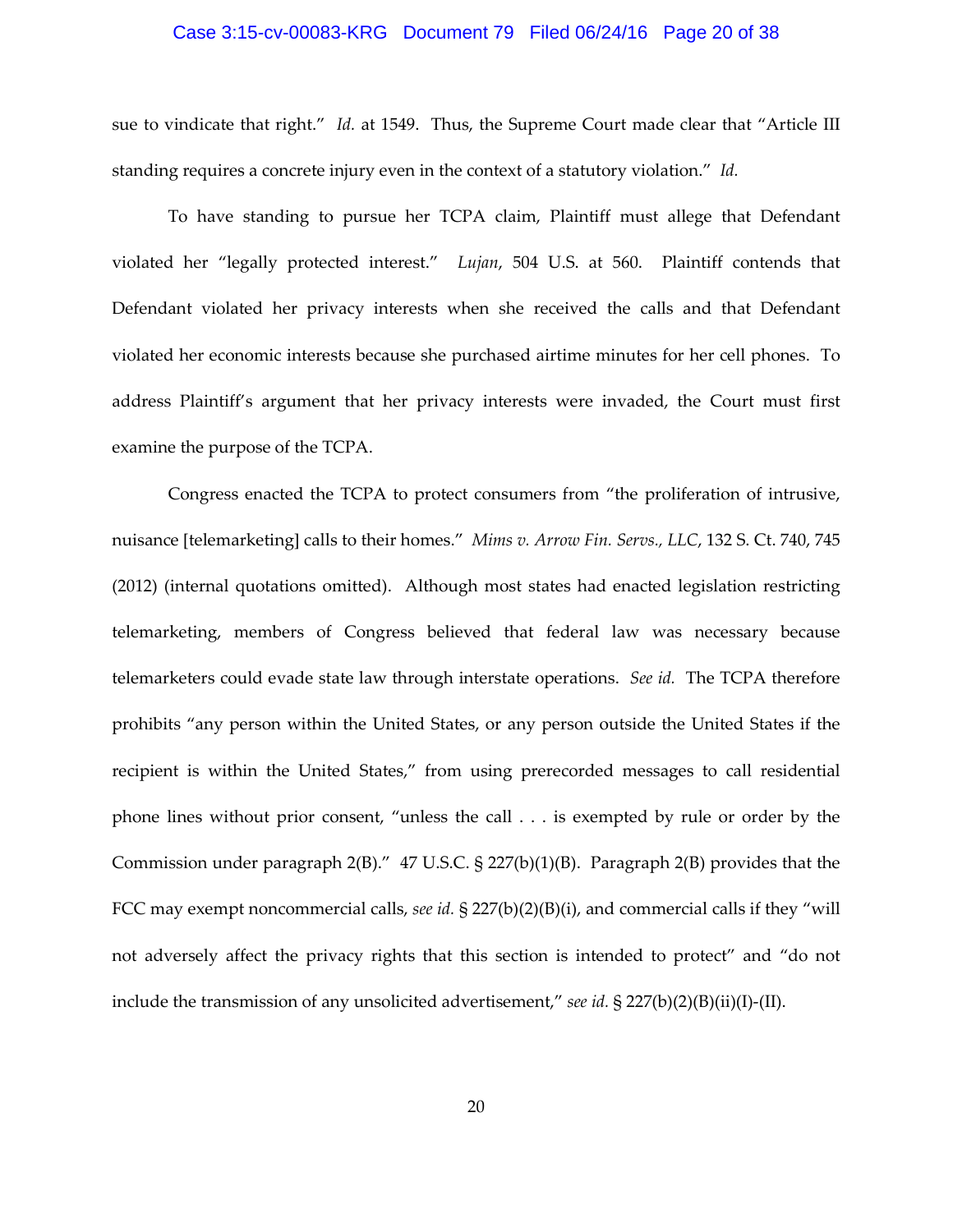#### Case 3:15-cv-00083-KRG Document 79 Filed 06/24/16 Page 21 of 38

In enacting the TCPA, Congress's intent "was to protect consumers from the nuisance, invasion of privacy, cost, and inconvenience that autodialed and prerecorded calls generate." *In re Rules Implementing the Tel. Consumer Prot. Act of 1991*, 30 FCC Rcd. at 7979-80. Specifically, "Congress found that consumers consider these kinds of calls, regardless of the content or the initiator of the message, to be a nuisance and an invasion of privacy." *Id.* at 7980 (internal quotations omitted). Congress therefore concluded that "banning such calls, except when made for an emergency purpose or when the called party consents to receiving the call, is the only effective means of protecting telephone consumers from this nuisance and privacy invasion." Id. (internal quotations omitted). Senator Fritz Hollings, the sponsor of the TCPA, stated that "[c]omputerized calls are the scourge of modern civilization. They wake us up in the morning; they interrupt our dinner at night; they force the sick and elderly out of bed; they hound us until we want to rip the telephone right out of the wall." *Mims*, 132 S. Ct. at 752.

Initially, the Court notes that several district courts, including district courts within the Third Circuit Court of Appeals, have held that a plaintiff demonstrates a violation of privacy interests, and therefore an injury-in-fact, after receiving automated calls. *See, e.g.*, *Schumacher v. Credit Prot. Ass'n*, No. 4:13-CV-164, 2015 U.S. Dist. LEXIS 132752, at \*15 (S.D. Ind. Sept. 30, 2015) (holding that the plaintiff had constitutional standing because he received over fifty calls over three months from an automated caller); *Ikuseghan v. Multicare Health Sys.*, No. 14-CV-5539, 2015 U.S. Dist. LEXIS 99175, at \*5-6 (W.D. Wash. July 29, 2015) (holding that the plaintiff had standing because the defendant violated her privacy by making unsolicited, automated calls to her cell phone); *De Los Santos v. Millward Brown, Inc.*, No. 13-CV-80670, 2014 U.S. Dist. LEXIS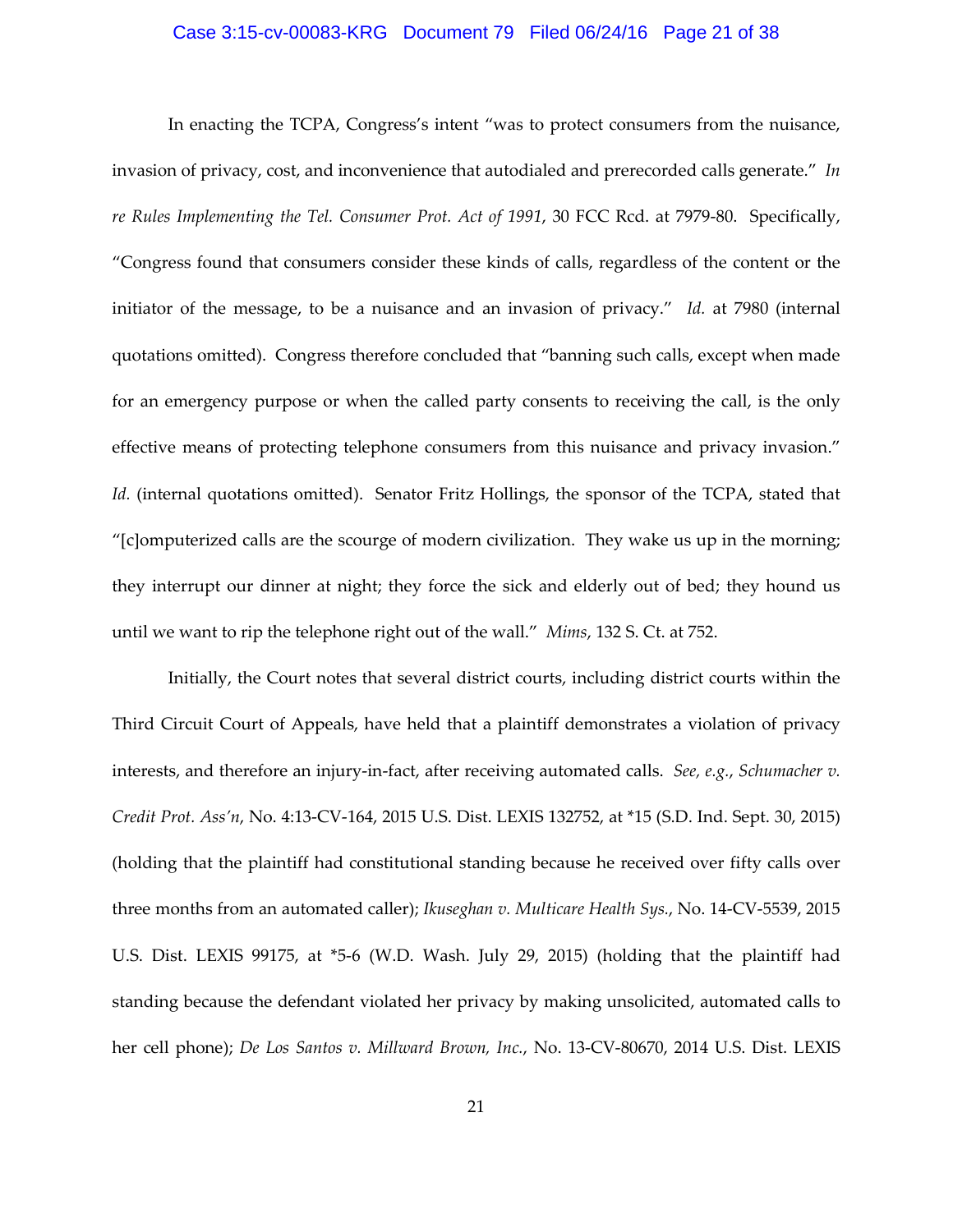## Case 3:15-cv-00083-KRG Document 79 Filed 06/24/16 Page 22 of 38

88711, at \*8 (S.D. Fla. June 29, 2014) ("[B]ecause Defendant has invaded Plaintiff's legally protected interest in being free from autodialed calls, Plaintiff has standing to sue."); *Martin v. Leading Edge Recovery Solutions, LLC*, No. 11-CV-5886, 2012 U.S. Dist. LEXIS 112795, at \*10 (N.D. Ill. Aug. 10, 2012) (concluding that the plaintiffs' privacy interests were violated because "they were forced to tend to unwanted calls"); *Anderson v. AFNI, Inc.*, No. 10-CV-4064, 2011 U.S. Dist. LEXIS 51368, at \*16 (E.D. Pa. May 11, 2011) (finding that the plaintiff demonstrated an injury-infact because she received nearly fifty calls over eight months from an automated caller). As the parties recognize, however, the facts of the instant case have not arisen in other TCPA actions because Plaintiff has admitted that she files TCPA actions as a business. At her deposition,

Plaintiff testified as follows:

- Q. [W]hat prompted you to bring this lawsuit?
- A. Wells Fargo was calling me a phone -- on a phone.
- Q. Okay. Did anyone suggest to you to bring this lawsuit?
- A. Suggest to bring a lawsuit? Yes.
- Q. Who?
- A. Randy Miller.
- Q. Who is Randy Miller?
- A. My best friend from Lincoln, Nebraska.
- Q. Okay. Any why did Randy Miller suggest that?
- A. Well, he was the first to mention the possibility of me doing TCPA violations as a business.
- Q. Okay. So are you bringing these lawsuits as a business?
- A. Yes, I am.

[\(ECF No. 44-4 at 4-5.\)](https://ecf.pawd.uscourts.gov/doc1/15715012889) When questioned about the number of lawsuits she has filed, Plaintiff

#### testified:

- Q. Have you -- you've filed other TCPA lawsuits, correct?
- A. Yes, ma'am.
- Q. How many?
- A. Approximately, nine, I believe. I don't know how many.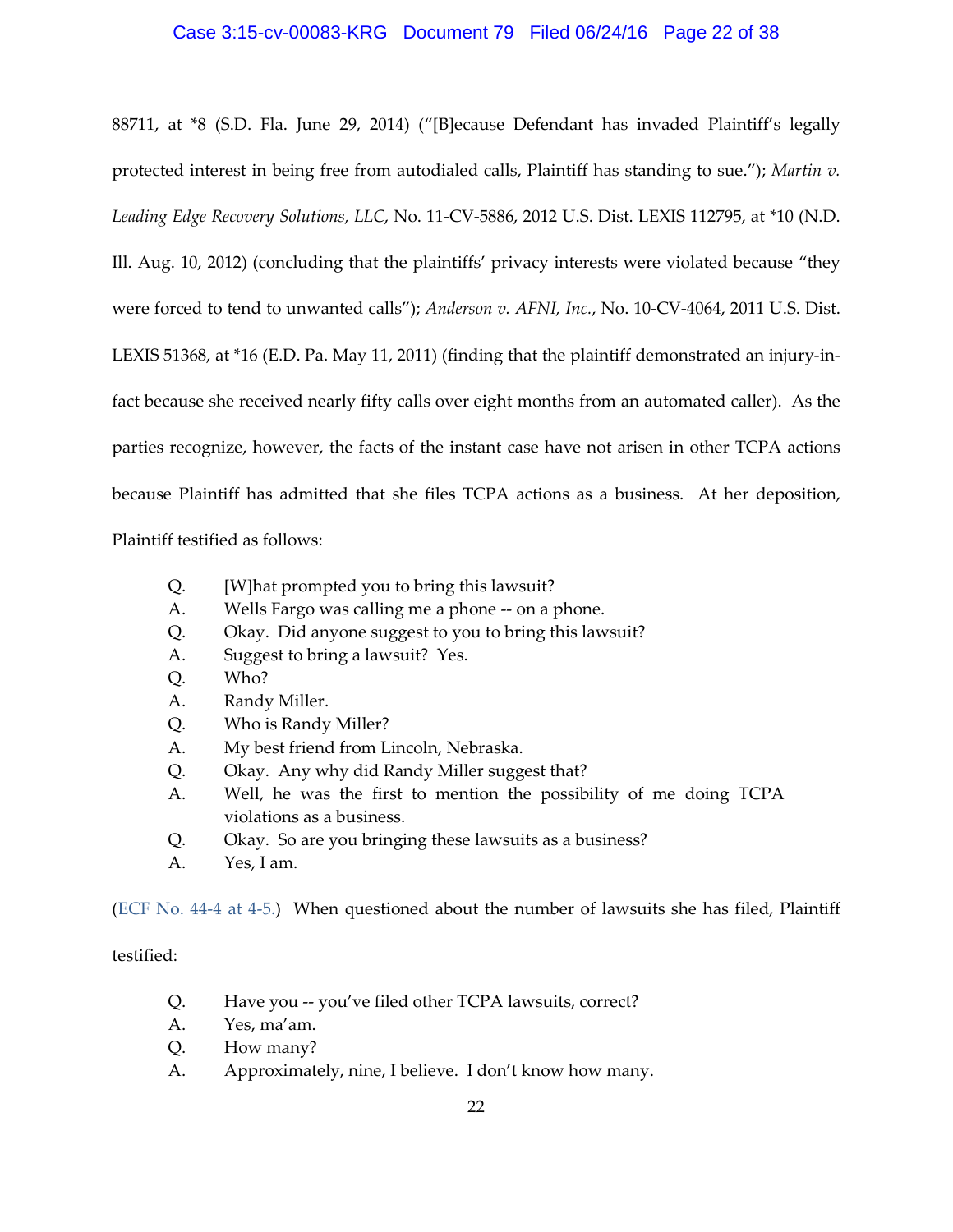- Q. Against whom?
- A. Comenity, Credit One, Navient, Wells Fargo.
- Q. Why did you file so many lawsuits?
- A. Because I'm allowed to.
- Q. What do you mean by you're allowed to?
- A. They're calling my number as a wrong party, and I've told people that -- I've told them not to call and they continue to call.

(*Id.* [at 5.\)](https://ecf.pawd.uscourts.gov/doc1/15715012889) When questioned about her cell phones, Plaintiff testified:

- Q. More than 40 cell phone numbers? Getting up there.
- A. Yes. Yes. Yes. Can I tell you how they fit when I brought them here?
- Q. Sure.
- A. They fit in a shoebox.
- Q. Okay.
- A. Does that give you a ...
- Q. Not really.
- A. Okay.
- Q. I don't know how big they are. Okay. So at the point of 40 would you say that you can't estimate? Do you have more then 40 cell phone numbers or you cannot say?
- A. I don't know.
- Q. You don't know. Okay. But you have more than 35?
- A. I do.
- Q. And you don't know if you have more than 40?
- A. I don't. I'm sorry.
- Q. Okay.
- A. I don't count them. I haven't counted them.

(*Id.* [at 12-13.\)](https://ecf.pawd.uscourts.gov/doc1/15715012889) In discussing her business, Plaintiff testified:

- Q. Why do you have so many cell phone numbers?
- A. I have a business suing offenders of the TCPA business -- or laws.
- Q. And when you say business, what do you mean by business?
- A. It's my business. It's what I do.
- Q. So you're specifically buying these cell phones in order to manufacture a TCPA? In order to bring a TCPA lawsuit?
- A. Yeah.

(*Id.* [at 13-14.\)](https://ecf.pawd.uscourts.gov/doc1/15715012889) Plaintiff also described the process of activating her cell phones: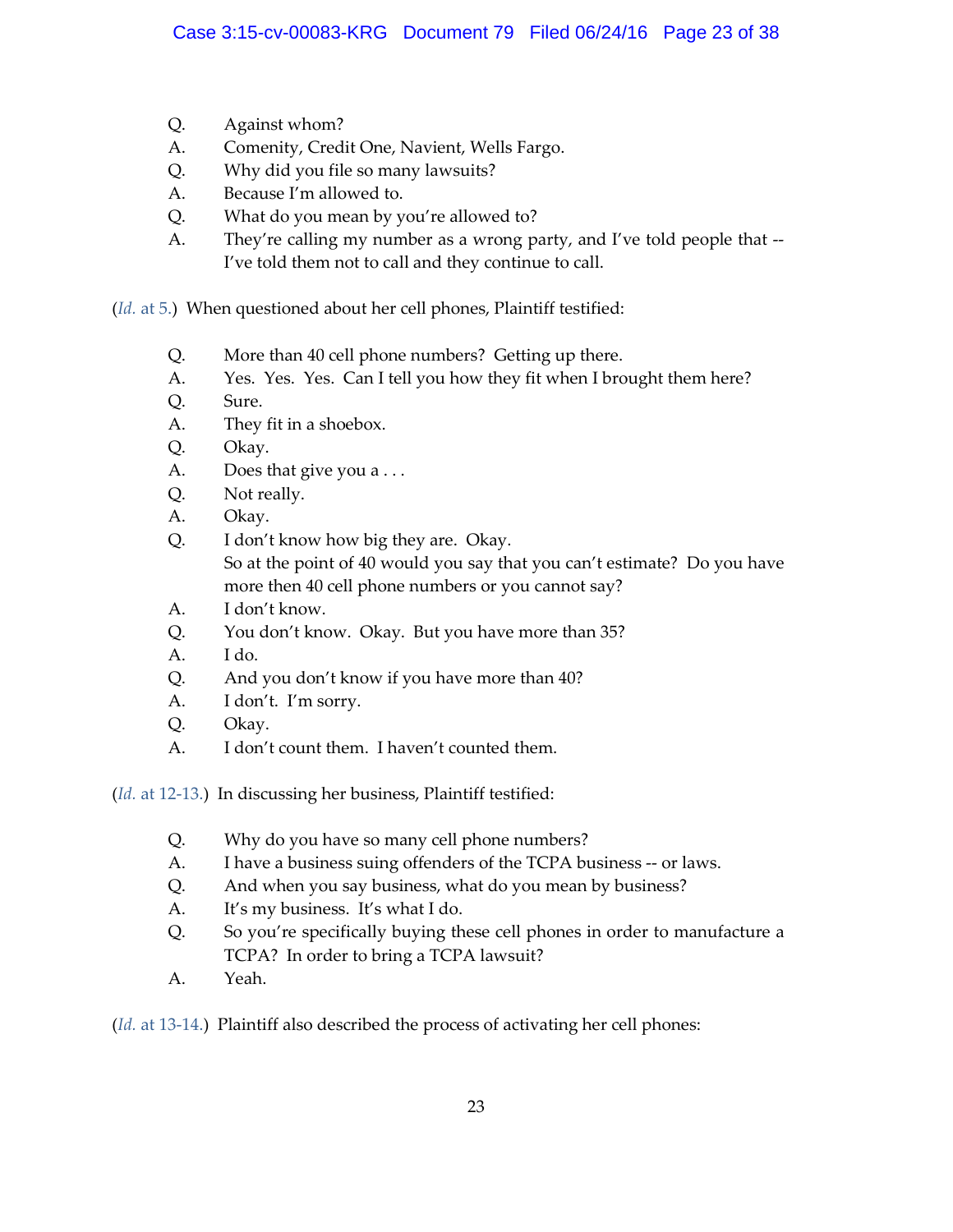- Q. When you purchase these phones, walk me through the process of how these cell phones get activated?
- A. I use my cell phone and I dial the number, and they ask me what ZIP code I want to put it in, and they also ask me the serial number.
- Q. Okay. And so you -- do you select the ZIP code?
- A. Yes, I do.
- Q. And what ZIP code did you select or do you select?
- A. Normally, Florida number -- Florida ZIP codes.
- Q. And why is that?
- A. Because there's a depression in Florida.
- Q. Okay. So you're -- what do you mean by there's a depression in Florida? Why are you selecting a Florida number?
- A. I knew that people had hardships in Florida, that they would be usually defaulting on their loans or their credit cards.

(*Id.* [at 15-16.\)](https://ecf.pawd.uscourts.gov/doc1/15715012889) When questioned about her TCPA lawsuits, Plaintiff testified:

- Q. So is there another purpose that you use these cell phones for other than --
- A. No.
- $Q. to no.$

So the purpose is to bring a TCPA lawsuit?

- A. Correct.
- Q. Does anyone you know ever call you at these phone numbers?
- A. No, ma'am.
- Q. Did you ever use any of these phone numbers to call anyone?
- A. No, ma'am.

\* \* \*

- Q. How did you use this phone number after it was activated, if at all?
- A. For my business.
- Q. Okay. When you say for your business, what do you mean?
- A. Suing clients like yours, Wells Fargo, for violating the TCPA.
- Q. Okay. So would you keep -- you mentioned a shoe box. Would you just keep the phone in a shoe box?
- A. No. No. No. No. You have to -- you have to plug them in to keep them active, batteries active.
- Q. Okay. And then what would you do with these phones? Would you wait for them to ring?
- A. Yes.
- Q. Okay. And then when they ring, what would you do?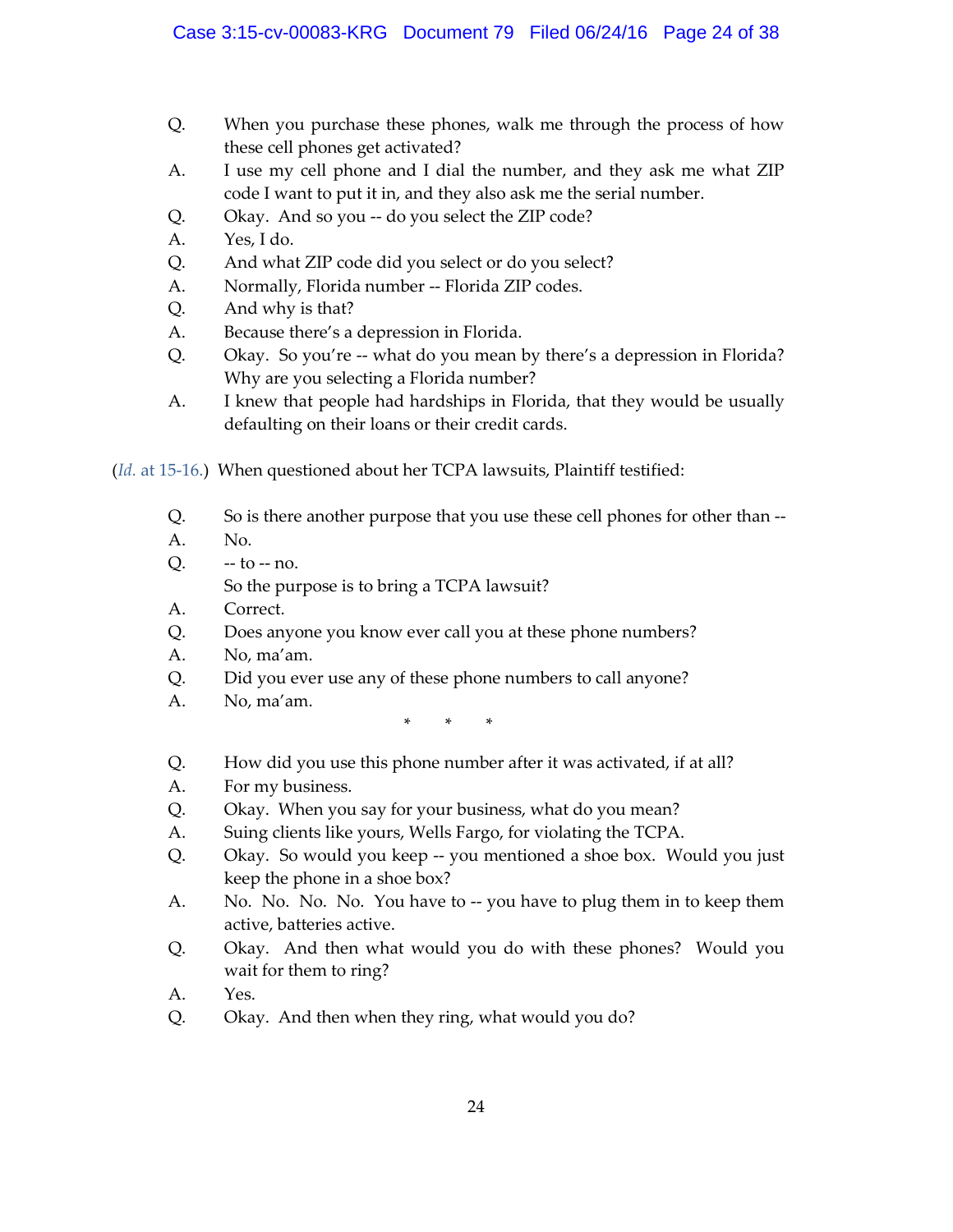- A. I would -- different -- different ways. I would initially pick it up to see who it was and document that or I would -- if I had already told them not to call, I would just document it on a log that you've -- I believe you have.
- Q. Did you -- was it your practice to pick up each of the phones when they rang the first time?
- A. I would try to, yes.

(*Id.* [at 16-17, 20-21.\)](https://ecf.pawd.uscourts.gov/doc1/15715012889) When questioned regarding whether she requested that the callers stop

calling, Plaintiff testified:

- Q. Did you also indicate to those callers to stop calling?
- A. Yes. Some of the times. Not all of the times. I would have to look at my logs.
- Q. Okay. And when you picked up the phone -- do you know if you picked up the phone ever with regard to Wells Fargo?
- A. Yes.
- Q. And do you know if you spoke with someone?
- A. Yes.

- \* \* \*
- Q. If it was your intention for calls to continue, because as you've indicated you believe this is a business to bring a TCPA lawsuit, why would you tell the caller to stop calling?
- A. I was hopefully going to ask my lawyers to do trebling with knowing and willful.
- Q. Can you explain to me what that means?
- A. From my understanding is if a debt collector or a telemarketer continues to call and they knowingly and willingly continue to do it, it can be a fine of trebling.

# (*Id.* [at 22-24.\)](https://ecf.pawd.uscourts.gov/doc1/15715012889)

As her testimony establishes, Plaintiff's privacy interests were not violated when she received calls from Defendant. Indeed, Defendant's calls "[did] not adversely affect the privacy rights that [the TCPA] is intended to protect." 47 U.S.C. § 227(b)(2)(B)(ii)(I)-(II). Because Plaintiff has admitted that her only purpose in using her cell phones is to file TCPA lawsuits, the calls are not "a nuisance and an invasion of privacy." *In re Rules Implementing the Tel.*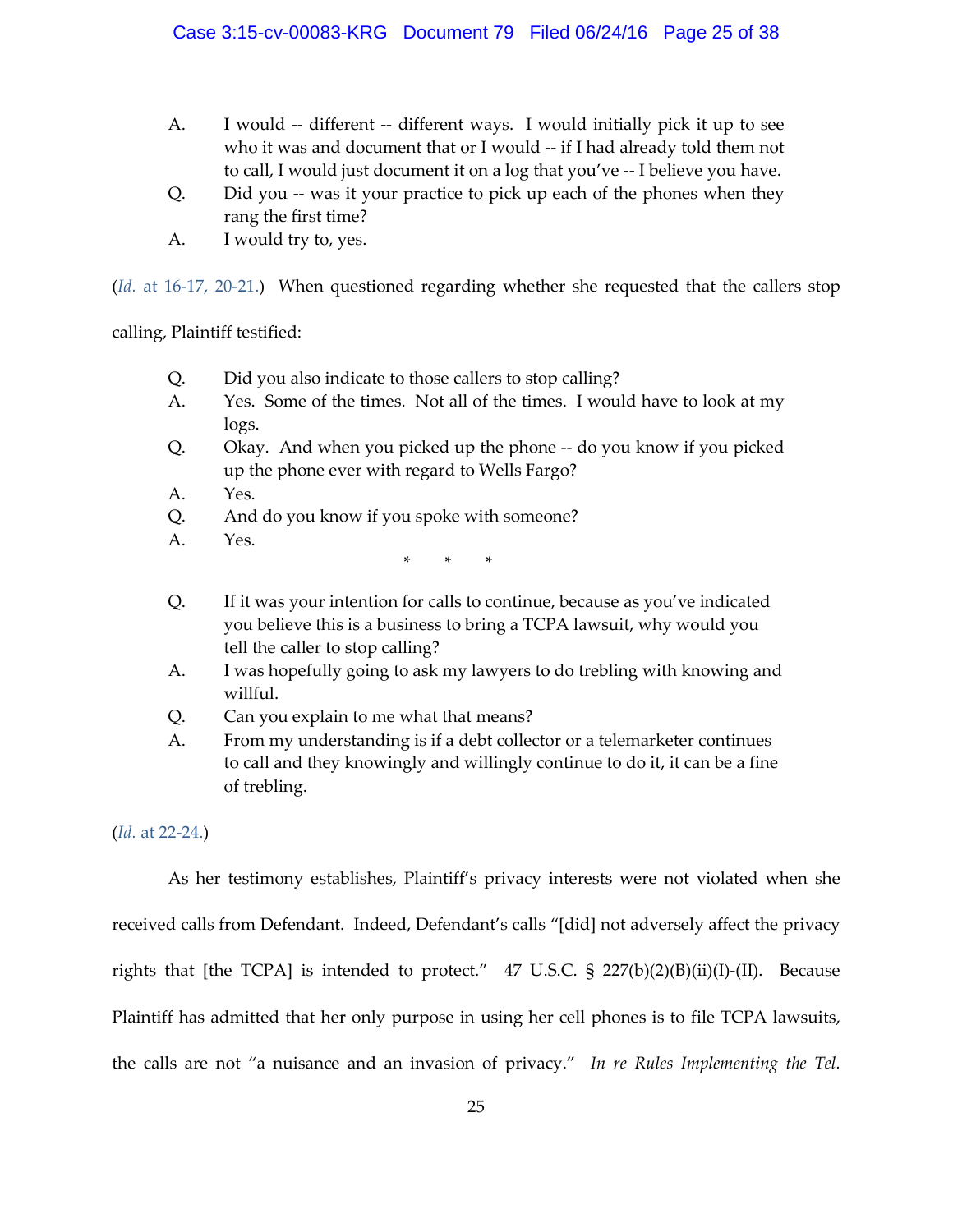## Case 3:15-cv-00083-KRG Document 79 Filed 06/24/16 Page 26 of 38

*Consumer Prot. Act of 1991*, 30 FCC Rcd. at 7980. Thus, Plaintiff was not required to "tend to unwanted calls," *Martin*, 2012 U.S. Dist. LEXIS 112795, at \*10, and the calls did not constitute "the nuisance, invasion of privacy, cost, and inconvenience" from which Congress intended to protect consumers, *In re Rules Implementing the Tel. Consumer Prot. Act of 1991*, 30 FCC Rcd. at 7979-80. The Court therefore must reject Plaintiff's argument that she suffered an injury-in-fact because her privacy interests were violated.

Regarding Plaintiff's argument that she suffered an injury-in-fact because her economic interests were violated, Defendant asserts that Plaintiff has not suffered an injury-in-fact because "Plaintiff does not allege or seek any actual damages in this case." [\(ECF No. 44 at 23.\)](https://ecf.pawd.uscourts.gov/doc1/15715012885) The Court initially notes that "an injury-in-fact may be satisfied by the invasion of a legal right that Congress created even in the absence of monetary damages." *Schumacher*, 2015 U.S. Dist. LEXIS 132752, at \*14, 16 n.4 (rejecting the defendant's argument that the plaintiff did not have standing because he did not seek actual damages); *see also Martin*, 2012 U.S. Dist. LEXIS 112795, at \*14 ("Plaintiffs need not allege monetary loss in order to bring suit for violations of the TCPA."). Additionally, several courts have held that a plaintiff demonstrates a violation of economic interests, and therefore an injury-in-fact, after suffering monetary loss. *See, e.g.*, *Ikuseghan*, 2015 U.S. Dist. LEXIS 99175, at \*5 (explaining that "[e]conomic injury is a sufficient basis for Article III standing" and holding that the plaintiff suffered an economic injury because calls were charged against the cell phone minutes she purchased); *Martin*, 2012 U.S. Dist. LEXIS 112795, at \*11 (finding that the plaintiffs "were directly injured by defendants' violations of the TCPA because they had to spend time tending to unwanted calls and their cell phone minutes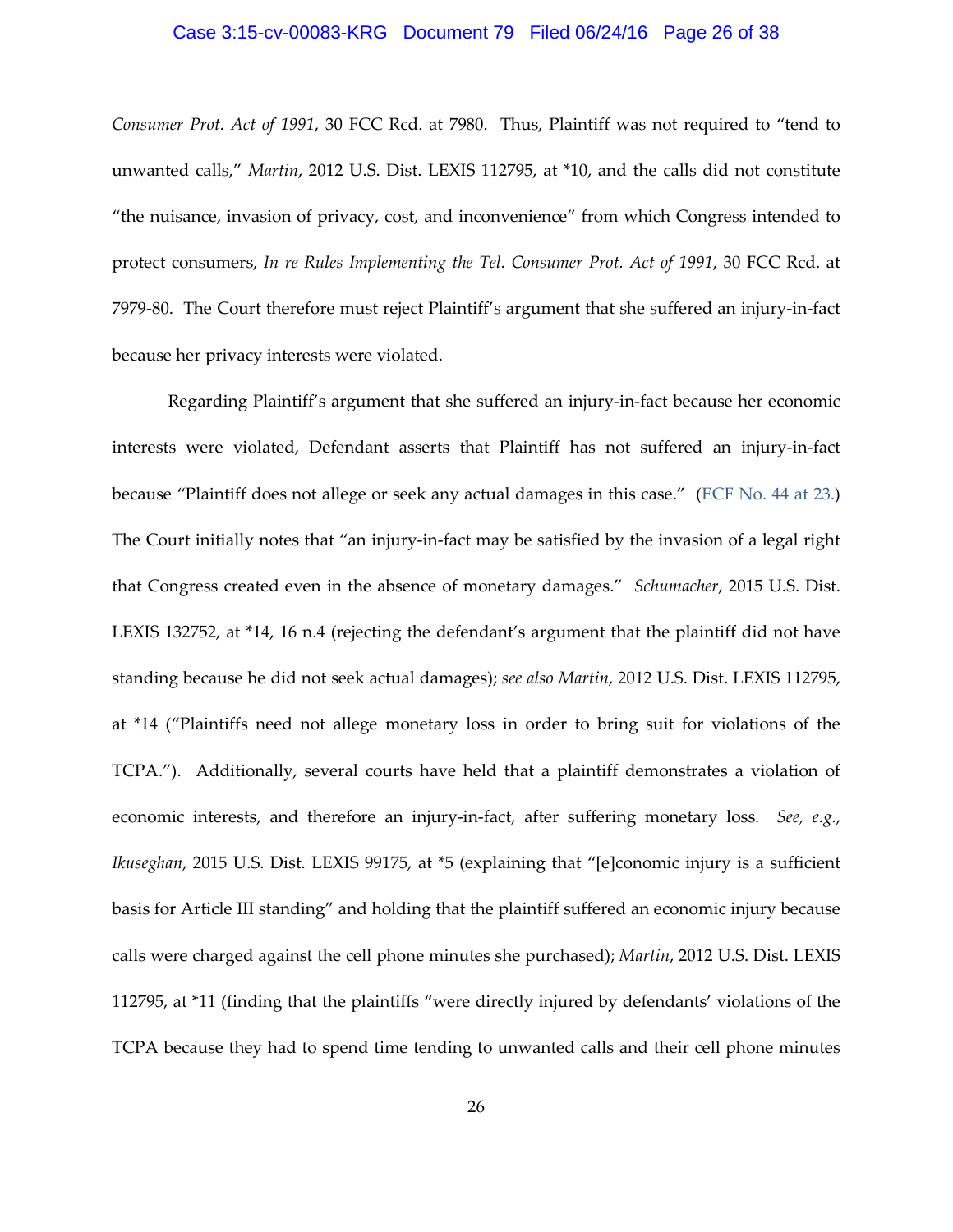# Case 3:15-cv-00083-KRG Document 79 Filed 06/24/16 Page 27 of 38

were depleted"); *Torres v. Nat'l Enter. Sys.*, No. 12-CV-2267, 2012 U.S. Dist. LEXIS 110514, at \*5-6 (N.D. Ill. Aug. 7, 2012) (concluding that the plaintiff suffered a "monetary harm" because the calls "used up [her] cellular phone minutes"). However, as discussed above and as the parties recognize, the facts of the instant case have not arisen in other TCPA actions. When questioned about the purchase of her cell phones, Plaintiff testified:

- Q. Are you purchasing these phones purposefully to cause them to ring?
- A. Yes.
- Q. Okay. And you understand that the phones ringing is -- is with -- is it your intention that these phone calls are going to result then in some sort of a demand whether it's pre-litigation or an actual lawsuit?
- A. I believe so.

[\(ECF No. 44-4 at 26.\)](https://ecf.pawd.uscourts.gov/doc1/15715012889) In discussing the two cell phones at issue in the instant matter, Plaintiff

# testified:

- Q. [D]o you know where you bought these two specific ones?
- A. No, I don't.
- Q. Did you have to purchase a coverage plan?
- A. No. They're prepaid.
- Q. Okay. Any they're prepaid for how many minutes?
- A. Initially, 60 minutes. Sixty minutes. No. No. No. No. Ten minutes for 60 days. I'm sorry.
- Q. Okay. And did you ever add minutes to these phones?
- A. Yes, I did.
- Q. Do you know if you added minutes specifically to the two phone numbers at issue here?
- A. Yes, I did.
- Q. Okay. How many minutes did you add?
- A. I have no way of knowing.
- Q. How much does it cost to add minutes?
- A. I use a 19.99 airtime card.
- Q. And how many times have you added minutes to the various --
- A. I have no way of knowing.
- Q. Okay. Have you added minutes to almost all of the 35 phones?
- A. Yes, ma'am.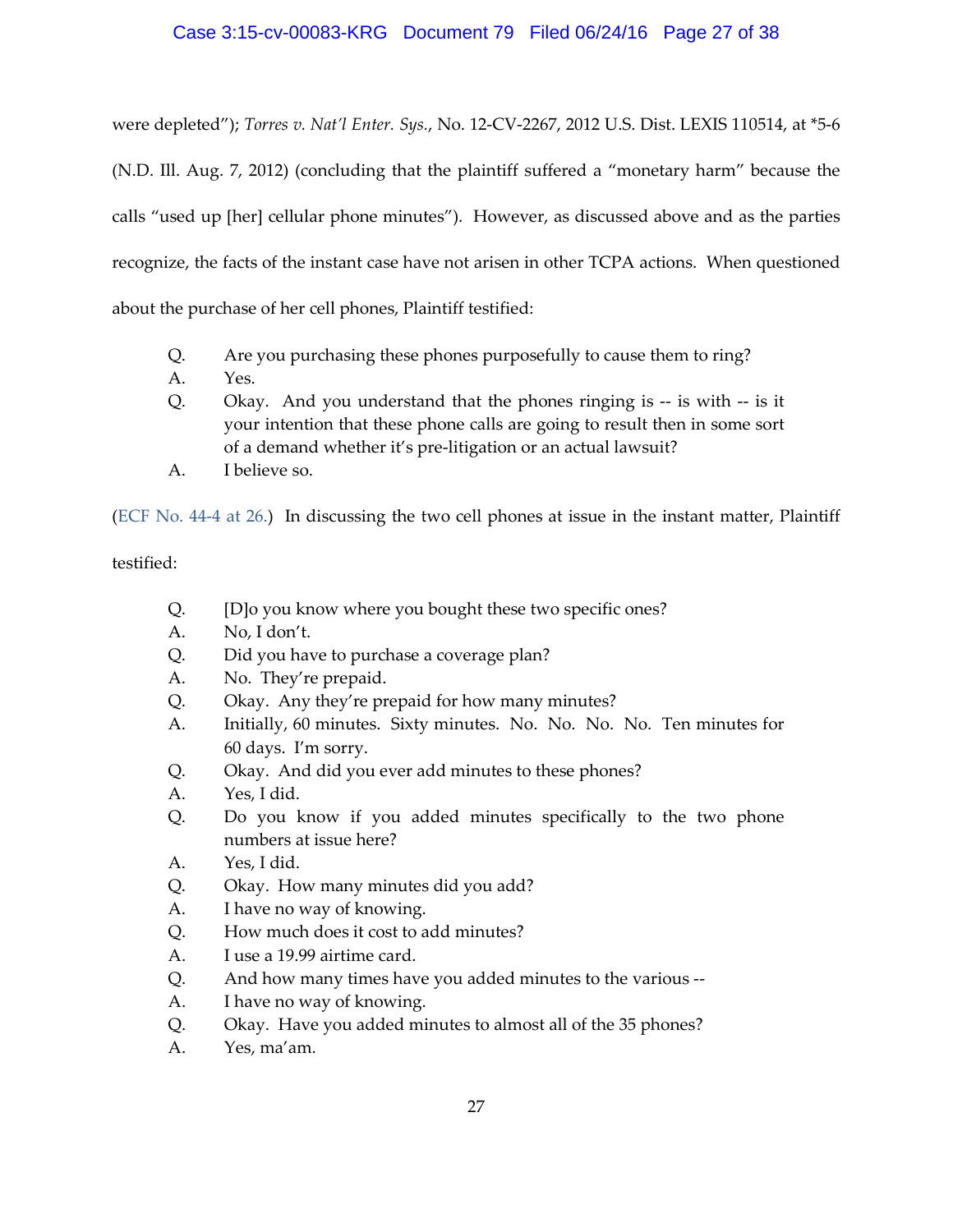- Q. Okay. And the purpose of adding minutes is so that they will -- these phones will receive more calls?
- A. Correct.

## (*Id.* [at 17-19.\)](https://ecf.pawd.uscourts.gov/doc1/15715012889)

Plaintiff's testimony once again establishes that she has not suffered an injury-in-fact. It is well settled that a plaintiff "cannot manufacture standing by choosing to make expenditures based on hypothetical future harm that is not certainly impending." *Clapper v. Amnesty Int'l USA*, 133 S. Ct. 1138, 1143, 1151 (2013) (finding that "Respondents' contention that they have standing because they incurred certain costs as a reasonable reaction to a risk of harm is unavailing--because the harm respondents seek to avoid is not certainly impending" and holding that "respondents cannot manufacture standing merely by inflicting harm on themselves based on their fears of hypothetical future harm that is not certainly impending"); *see also Reilly v. Ceridian Corp.*, 664 F.3d 38, 46 (3d Cir. 2011) ("[The plaintiffs'] alleged time and money expenditures to monitor their financial information do not establish standing, because costs incurred to watch for a speculative chain of future events based on hypothetical future criminal acts are no more 'actual' injuries than the alleged 'increased risk of injury' which forms the basis for [the plaintiffs'] claims."); *Crisafulli v. Ameritas Life Ins. Co.*, No. 13-CV-5937, 2015 U.S. Dist. LEXIS 56499, at \*10 (D.N.J. Apr. 29, 2015) (holding that the plaintiff "may not rely on expenses for identity theft protection as a basis for standing"); *In re Horizon Healthcare Servs. Data Breach Litig.*, No. 3:13-CV-7418, 2015 U.S. Dist. LEXIS 41839, at \*18 n.5 (D.N.J. Mar. 31, 2015) (holding that the plaintiffs did not have standing because they "may not rely on the expense of credit monitoring and other preventative measures for standing").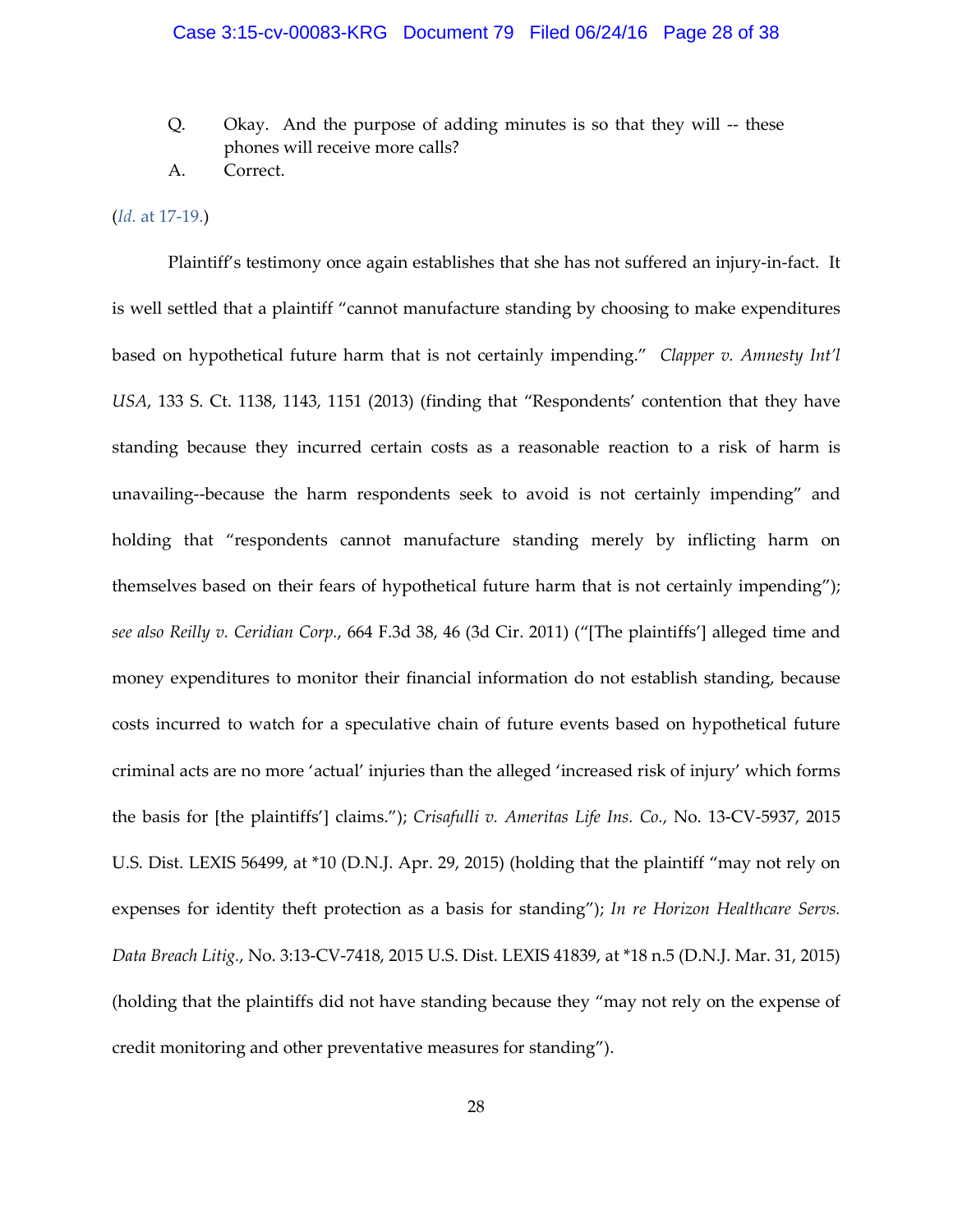## Case 3:15-cv-00083-KRG Document 79 Filed 06/24/16 Page 29 of 38

Because Plaintiff has admitted that her only purpose in purchasing her cell phones and minutes is to receive more calls, thus enabling her to file TCPA lawsuits, she has not suffered an economic injury. *See, e.g.*, *Leyse v. Bank of Am. Nat'l Ass'n*, 804 F.3d 316, 323 (3d Cir. 2015) (explaining that "only certain plaintiffs will have suffered the particularized injury required to maintain an action in federal court for a [TCPA] violation" and that "[s]omeone with a generalized interest in punishing telemarketers, for example, would not qualify on that basis alone"); *Schumacher*, 2015 U.S. Dist. LEXIS 132752, at \*13 (explaining that "an interest in statutory damages cannot be the sole injury to satisfy Article III requirements"); *Cellco P'ship v. Wilcrest Health Care Mgmt.*, 2012 U.S. Dist. LEXIS 64407, at \*23-25 (D.N.J. May 8, 2012) (in concluding that the plaintiffs lacked standing, noting the significance that "Plaintiffs have abandoned any claim to actual damages, but solely seek statutory damages of \$500 per call" and stating that "[t]he TCPA . . . anticipates damages on an individual basis because the contemplated plaintiff is an individual natural person or business *with a limited number of phone lines on which it might receive telemarketing calls*") (emphasis added). The Court therefore must reject Plaintiff's argument that she suffered an injury-in-fact because her economic interests were violated.

The Court finds unavailing Plaintiff's argument that well-settled law provides that she has constitutional standing. Specifically, Plaintiff contends that "Article III standing can exist even where the plaintiff purposefully chose to interact with a defendant engaged in illegal misconduct." [\(ECF No. 54 at 26](https://ecf.pawd.uscourts.gov/doc1/15715053672) (citing *Havens Realty Corp. v. Coleman*, 455 U.S. 363 (1982).) In *Coleman*, the United States Supreme Court determined that "testers," or "individuals who,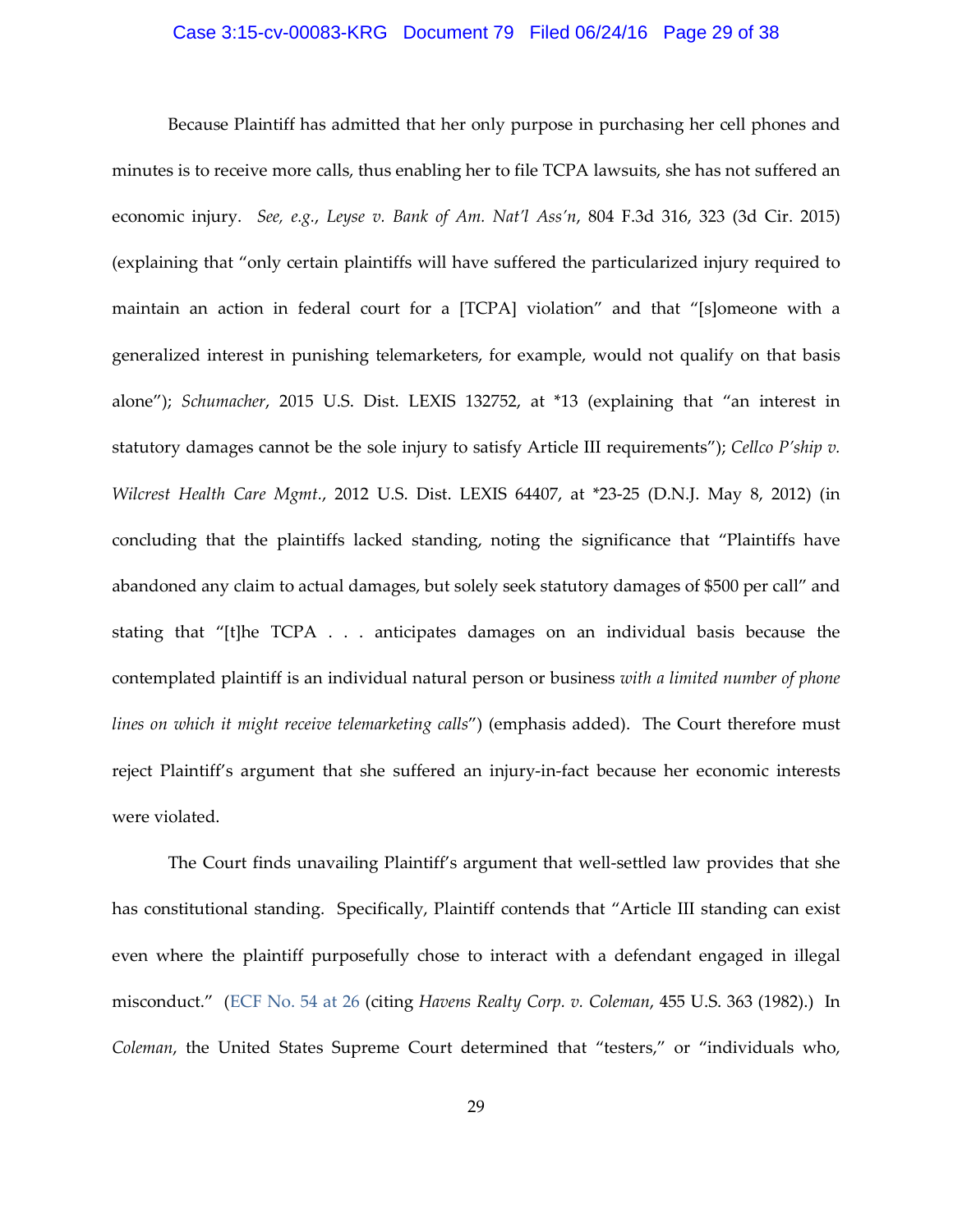## Case 3:15-cv-00083-KRG Document 79 Filed 06/24/16 Page 30 of 38

without an intent to rent or purchase a home or apartment, pose as renters or purchasers for the purpose of collecting evidence of unlawful steering practices," had standing. 455 U.S. at 373. *Coleman* is distinguishable from the instant matter because the tester was not collecting evidence as a business. Rather, the tester collected evidence to establish that she was told that apartments were not available, while white testers were informed that apartments were available. *Id.* at 374. The tester suffered an injury-in-fact because the purpose of the Fair Housing Act was to "prohibit[] discriminatory refusals to sell or rent." *Id.* Therefore, unlike Plaintiff, the tester in *Coleman* suffered the very harm that the Fair Housing Act was designed to prevent. Similarly, Plaintiff's reliance upon *Fitzhenry v. ADT Corp.*, No. 14-CV-80180, 2014 U.S. Dist. LEXIS 166243 (S.D. Fla. Nov. 3, 2014), is inapposite. In *Fitzhenry*, the District Court held that the plaintiff, who was a "professional plaintiff" and "pursue[d] TCPA claims as a source of income," had standing. *Id.* at \*11-12. The Court disagrees with and is not bound by the *Fitzhenry* decision. Moreover, the District Court in *Fitzhenry* did not conduct an in-depth analysis of constitutional and prudential standing. *See id.* Additionally, the evidentiary record in *Fitzhenry* did not contain the extensive and undisputed admissions present in this case.

Finally, the Court notes that Defendant has argued that Plaintiff failed to respond to its requests for admission, which were served upon Plaintiff on November 5, 2015. [\(ECF No. 44 at](https://ecf.pawd.uscourts.gov/doc1/15715012885)  [11 n.4.\)](https://ecf.pawd.uscourts.gov/doc1/15715012885) Defendant contends that, as a result of Plaintiff's failure to respond, the requests for admission are deemed admitted. (*[Id.](https://ecf.pawd.uscourts.gov/doc1/15715012885)*) Defendant's requests for admission included several topics related to Plaintiff's business of filing TCPA lawsuits. (*See* [ECF No. 44-5.\)](https://ecf.pawd.uscourts.gov/doc1/15715012890) In response to Defendant's argument, Plaintiff asserts that she did not respond to the requests for admission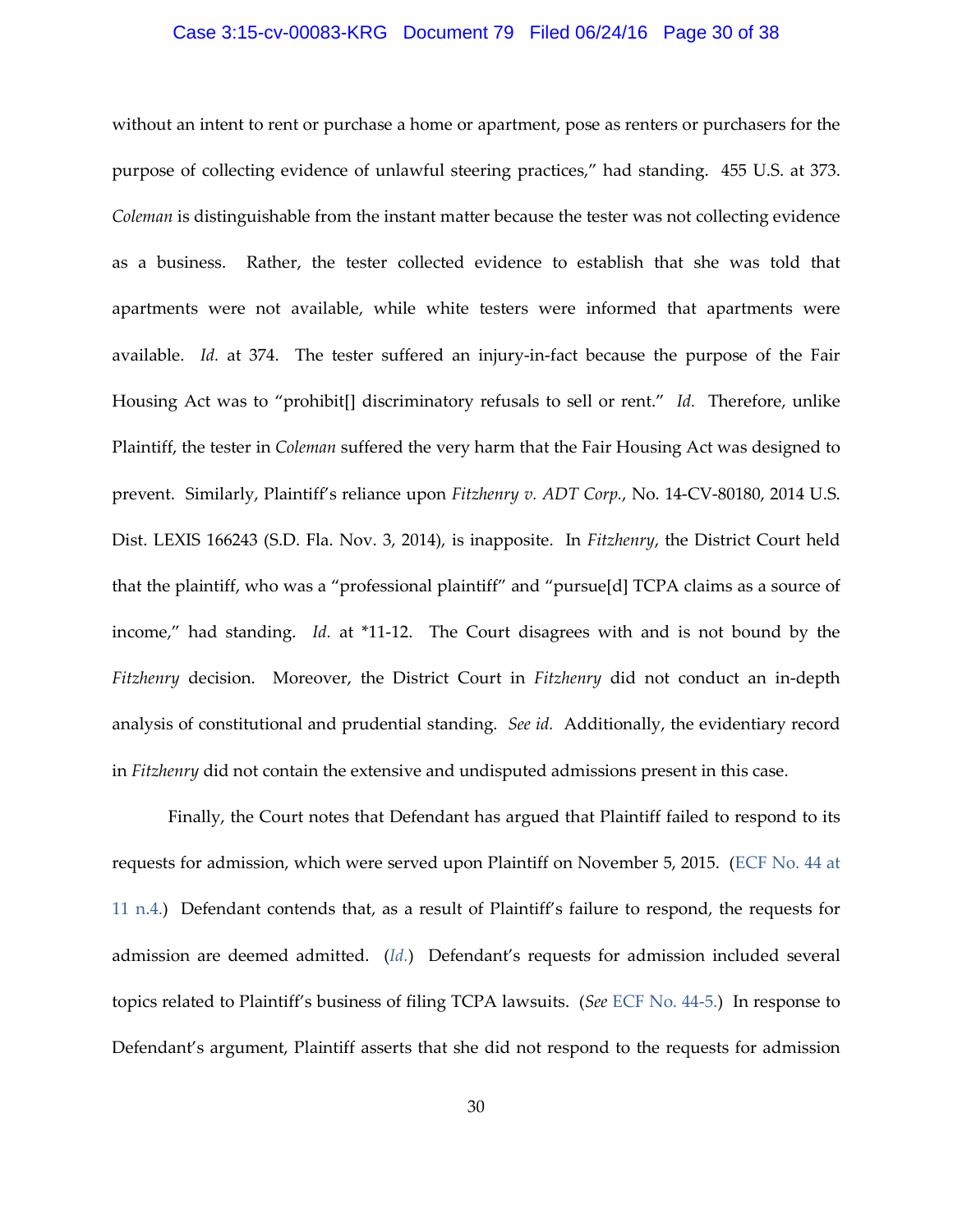#### Case 3:15-cv-00083-KRG Document 79 Filed 06/24/16 Page 31 of 38

because "[she] was required to respond on December 5, 2015, well after the close of discovery on December 1, 2015." [\(ECF No. 54 at 30.\)](https://ecf.pawd.uscourts.gov/doc1/15715053672)

The Court's initial scheduling order, which was issued on June 30, 2015, included a discovery deadline of December 1, 2015, and stated that "[a]ll interrogatories, notices of deposition, requests for admissions and requests for production shall be served within sufficient time to allow responses to be completed and filed prior to the close of discovery." [\(ECF No. 16 at 2.\)](https://ecf.pawd.uscourts.gov/doc1/15714804520) A party must respond to requests for admission within thirty days after being served. FED. R. CIV. P. 36(a)(3). Thus, because Defendant did not serve Plaintiff with its requests for admission until November 5, 2015, the Court must reject its argument that the requests are deemed admitted. *See, e.g.*, *Allen v. DeRose*, No. 1:07-CV-1720, 2009 U.S. Dist. LEXIS 63335, at \*3 n.1 (M.D. Pa. July 23, 2009) (noting that the plaintiff's discovery request was untimely because he served it only two weeks before the close of discovery); *Tech. Dev. Co. v. Onischenko*, No. 05-CV-4282, 2009 U.S. Dist. LEXIS 9288, at \*6-7 (D.N.J. Feb. 9, 2009) (holding that the defendant's discovery requests were untimely because they were not served in time for the responses to be due before the discovery deadline); *Nesselrotte v. Allegheny Energy*, No. 06- CV-1390, 2008 U.S. Dist. LEXIS 36100, at \*4-5 (W.D. Pa. Apr. 30, 2008) (finding that the plaintiff's discovery requests were untimely because the defendant's deadline to respond was three days after the expiration of the discovery period). The Court therefore finds that it is not in the interest of justice to consider Defendant's requests for admission as part of the record. Nonetheless, the admissions contained in Plaintiff's deposition testimony, as delineated above,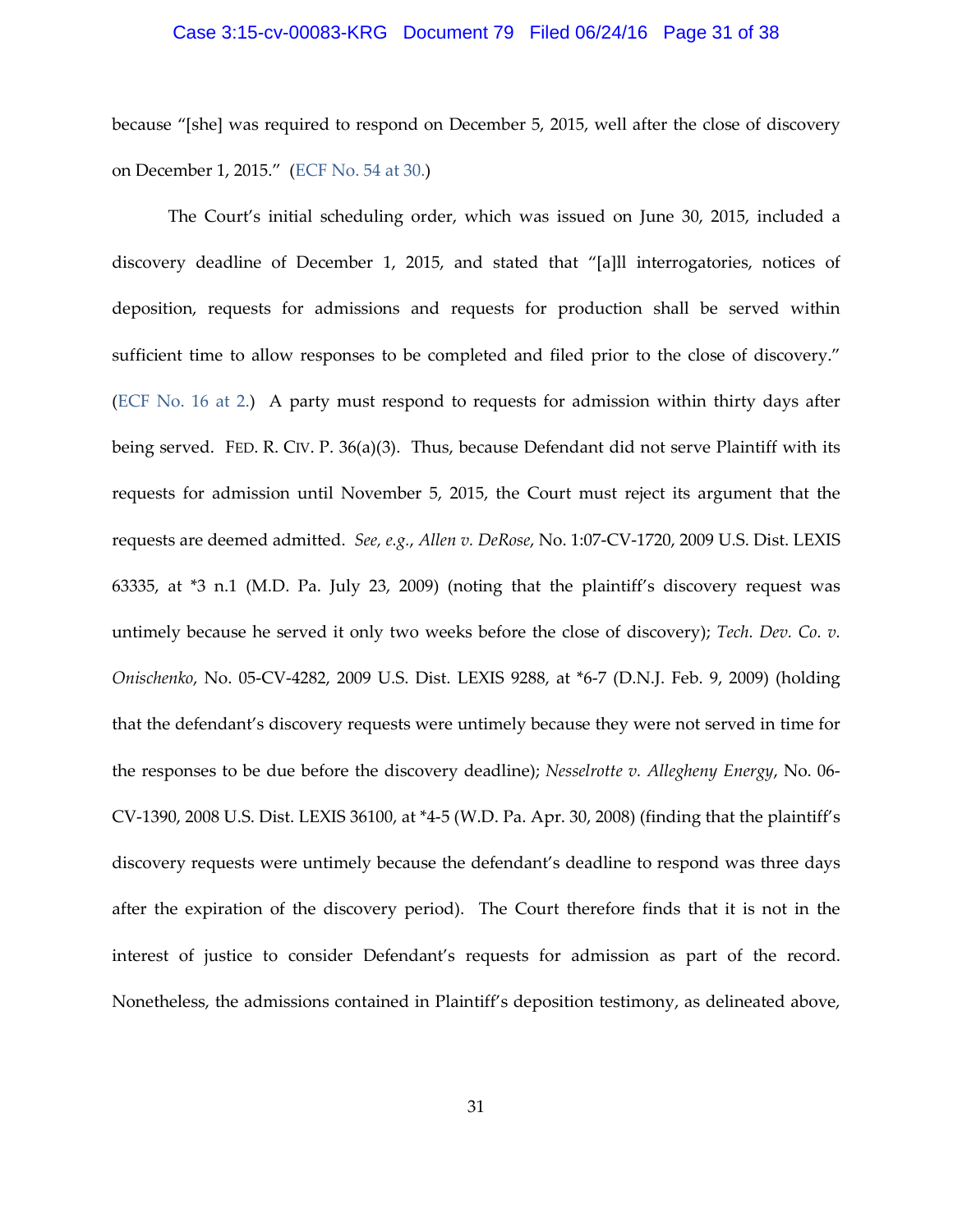## Case 3:15-cv-00083-KRG Document 79 Filed 06/24/16 Page 32 of 38

amply support the Court's conclusion that Plaintiff has not suffered an injury-in-fact and therefore lacks constitutional standing to assert her claim against Defendant.

## **b. Prudential Standing**

Even if, assuming arguendo, Plaintiff had suffered an injury-in-fact, Plaintiff would still lack standing because she does not have prudential standing. *See UPS Worldwide Forwarding v. United States Postal Serv.*, 66 F.3d 621, 625 (3d Cir. 1995) ("Standing has constitutional and prudential components, both of which must be satisfied before a litigant may seek redress in the federal courts."). Prudential standing requires that: (1) "a litigant assert his or her own legal interests rather than those of third parties;" (2) "courts refrain from adjudicating abstract questions of wide public significance which amount to generalized grievances;" and (3) "a litigant demonstrate that her interests are arguably within the zone of interests intended to be protected by the statute, rule or constitutional provision on which the claim is based." *Id.* at 626 (internal quotations and alterations omitted).

To satisfy the first element of prudential standing, "the litigant [must] demonstrate that it has asserted its 'own legal interests rather than those of third parties.'" *Id.* at 627 (quoting *Wheeler v. Travelers Ins. Co.*, 22 F.3d 534, 538 (3d Cir. 1994)). Specifically, "[t]he first element only mandates that litigants assert their own legal rights, not those of others." *Id.* "This test generally comes into play in those cases in which a party seeks to challenge agency action that affects another party." *Id.* at 627-28. Thus, Plaintiff has satisfied the first element of prudential standing because she is asserting her own legal interests.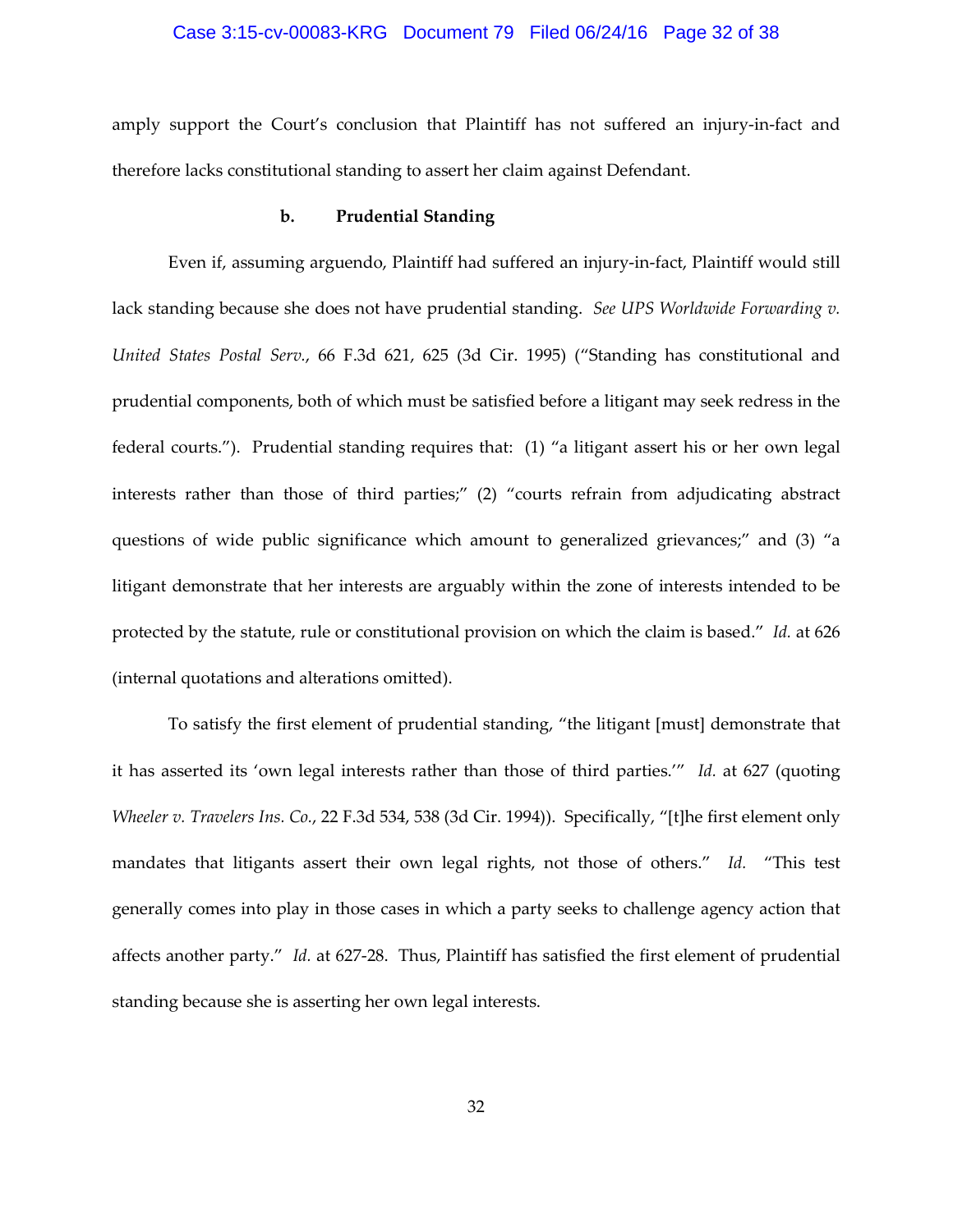## Case 3:15-cv-00083-KRG Document 79 Filed 06/24/16 Page 33 of 38

The second element of prudential standing "admonishes courts to 'refrain from adjudicating abstract questions of wide public significance which amount to generalized grievances.'" *Id.* at 628 (quoting *Wheeler*, 22 F.3d at 538). Examples of generalized grievances include cases in which plaintiffs sued to protest the Vietnam War and to challenge the legality of the Central Intelligence Agency. *Id.* (citing *Schlesinger v. Reservists Comm. to Stop the War*, 418 U.S. 208, 220 (1974), and *United States v. Richardson*, 418 U.S. 166, 175 (1974)). Plaintiff's action is therefore not the type of "generalized grievance" that precludes prudential standing. *See, e.g.*, *Robins*, 136 S. Ct. at 1548 n.7 ("The fact that an injury may be suffered by a large number of people does not of itself make that injury a nonjusticiable generalized grievance."); *Anderson*, 2011 U.S. Dist. LEXIS 51368, at \*17 (finding that the plaintiff's TCPA action did not amount to generalized grievances because "she assert[ed] a specific grievance against [the defendant]").

The parties dispute whether Plaintiff's interests are arguably within the zone of interests intended to be protected by the TCPA. "'[T]he zone of interest test is a guide for deciding whether, in view of Congress' evident intent to make every agency action presumptively reviewable, a particular plaintiff should be heard to complain of a particular agency decision.'" *Chem Serv., Inc. v. Envtl. Monitoring Sys. Lab.-Cincinnati*, 12 F.3d 1256, 1262 (3d Cir. 1993) (quoting *Clarke v. Sec. Indus. Ass'n*, 479 U.S. 388, 399 (1987)). "'[T]he test denies a right of review if the plaintiff's interests are so marginally related to or inconsistent with the purposes implicit in the statute that it cannot reasonably be assumed that Congress intended to permit the suit.'" *Id.* (quoting *Clarke*, 479 U.S. at 399). In addressing a statute's purpose, a court "'[is] not limited to considering the statute under which [the plaintiff] sued, but may consider any provision that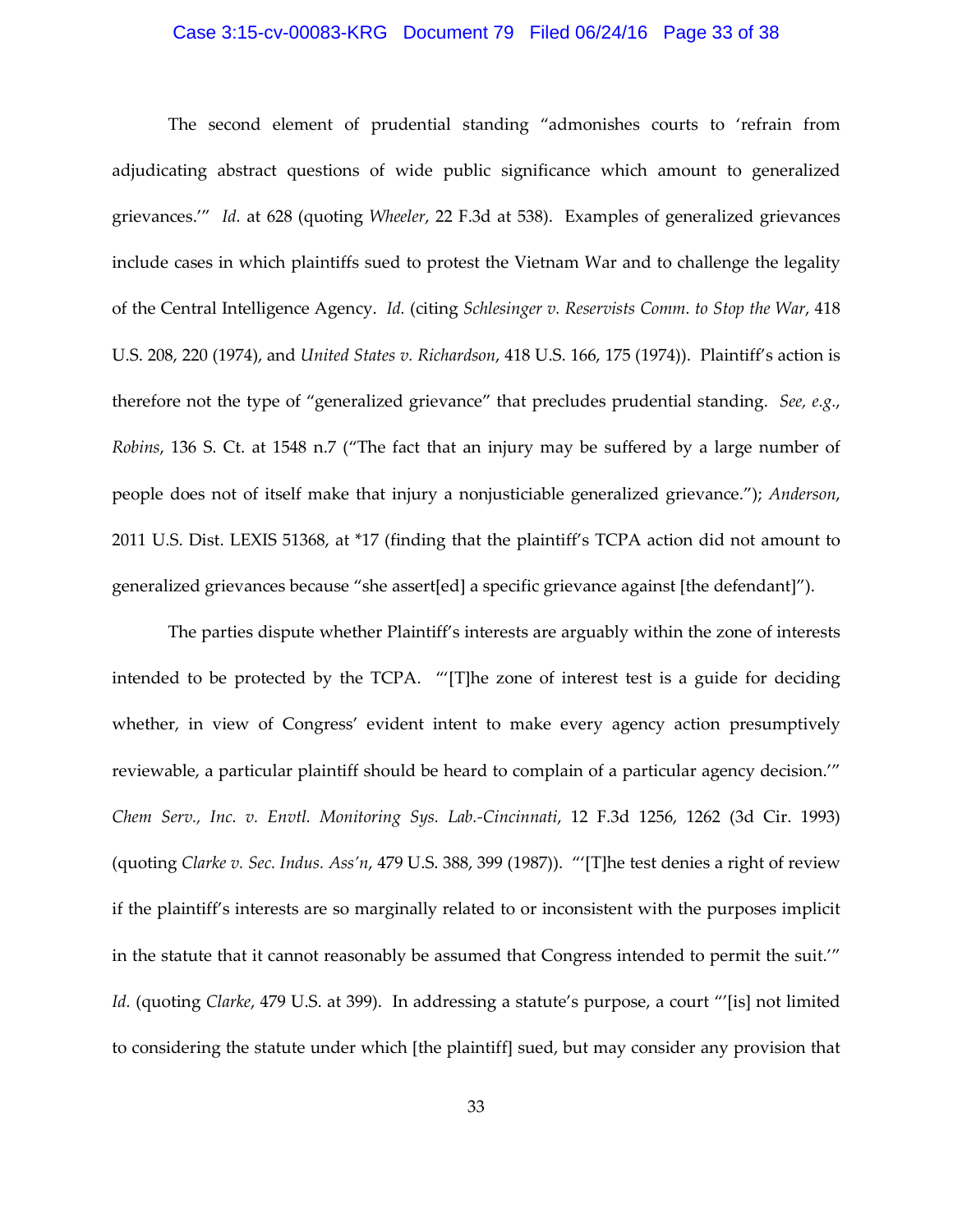## Case 3:15-cv-00083-KRG Document 79 Filed 06/24/16 Page 34 of 38

helps us to understand Congress' overall purposes in the [statute].'" *Id.* at 1264 (quoting *Clarke*, 479 U.S. at 401).

There must be an "'integral relationship'" between the statutory provisions that a plaintiff claims have been violated and the provisions under which the plaintiff claims standing. *Davis by Davis v. Philadelphia Hous. Auth.*, 121 F.3d 92, 98 n.8 (3d Cir. 1997) (quoting *Air Courier Conference v. Am. Postal Workers Union*, 498 U.S. 517, 530 (1991)). "This 'integral relationship' requirement, however, only necessitates that 'the plaintiff must establish that the injury he complains of . . . falls within the 'zone of interests' sought to be protected *by the statutory provision whose violation forms the legal basis for his complaint*." *Id.* (quoting *Bennett v. Spear*, 520 U.S. 154, 176 (1997) (emphasis in original)).

"In applying the zone of interest test, the Court has focused its inquiry on the Congressional intent of the statute and whether the complainant's interests were 'among the sorts of interests those statutes were specifically designed to protect.'" *Chem Serv., Inc.*, 12 F.3d at 1262 (quoting *Lujan v. Nat'l Wildlife Fed'n*, 497 U.S. 871, 886 (1990)). A court therefore must "determine, using traditional tools of statutory interpretation, whether a legislatively conferred cause of action encompasses a particular plaintiff's claim." *Lexmark Int'l, Inc. v. Static Control Components, Inc.*, 134 S. Ct. 1377, 1387 (2014).

In discussing constitutional standing above, the Court examined in depth Congress's intention to protect consumers from "the proliferation of intrusive, nuisance [telemarketing] calls to their homes" by enacting the TCPA. *Mims*, 132 S. Ct. at 745 (internal quotations omitted); *see also supra* Part V.A. In addition to its above analysis, the Court notes that the Third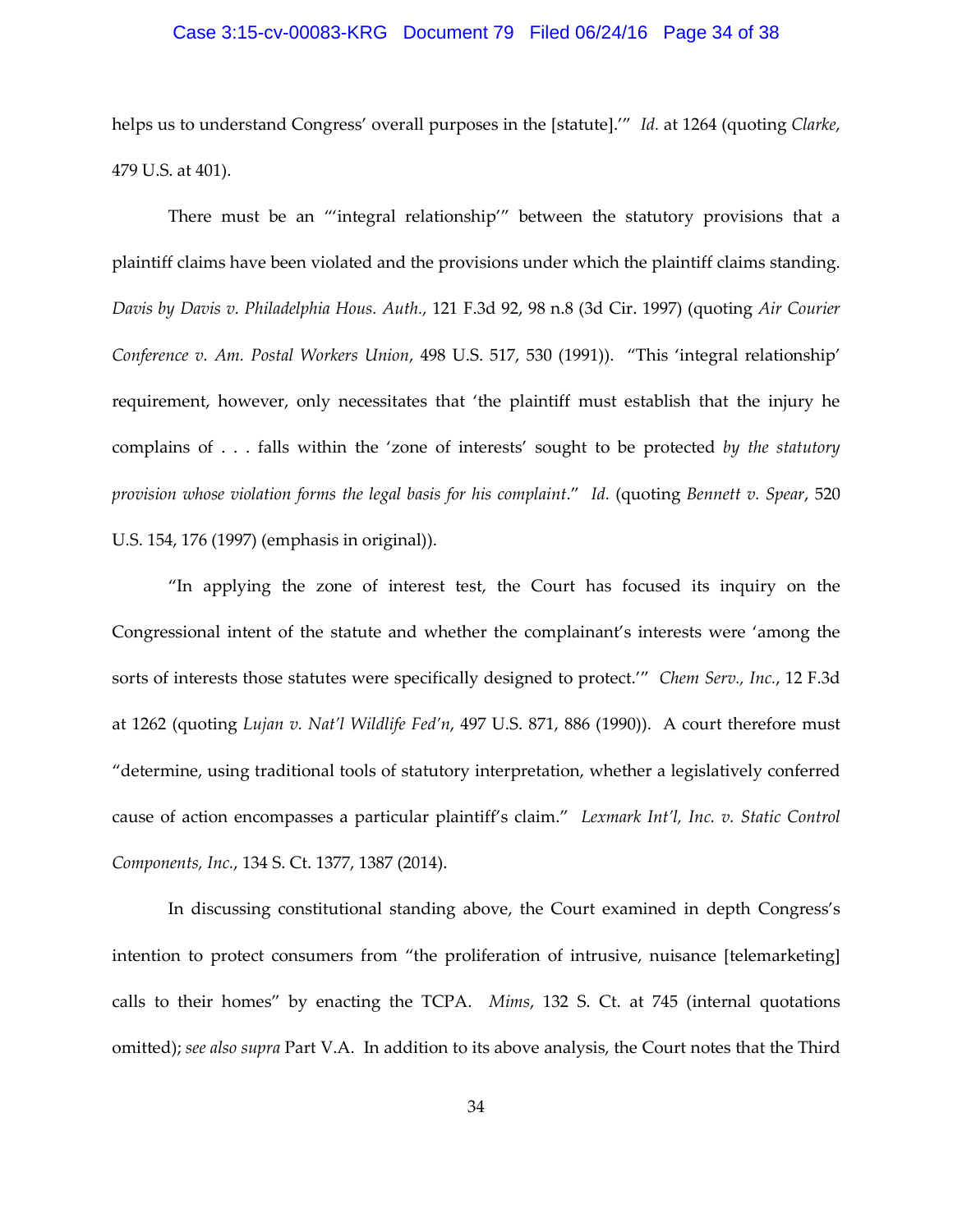## Case 3:15-cv-00083-KRG Document 79 Filed 06/24/16 Page 35 of 38

Circuit Court of Appeals has addressed the zone of interests protected by the TCPA. *See Leyse*, 804 F.3d 316. Specifically, the Third Circuit Court of Appeals explained that "[i]n passing the Act, Congress was animated by outrage over the proliferation of prerecorded telemarketing calls to private residences, which consumers regarded as an intrusive invasion of privacy and a nuisance." *Id.* at 325-26 (concluding that "a regular user of the phone line who occupies the residence being called undoubtedly has the sort of interest in privacy, peace, and quiet that Congress intended to protect") (internal quotations and alterations omitted); *see also Gager*, 727 F.3d at 271 (stating that "[t]he TCPA is a remedial statute that was passed to protect consumers from *unwanted* automated telephone calls") (emphasis added).

As discussed above, Plaintiff has not suffered an injury-in-fact because her privacy and economic interests were not violated when she received calls from Defendant. *See supra* Part V.A. Similarly, Plaintiff's interests are not within the zone of interests intended to be protected by the TCPA. Plaintiff's interests, which include purchasing cell phones with the hope of receiving calls from creditors for the sole purpose of collecting statutory damages, are not "among the sorts of interests [the TCPA was] specifically designed to protect." *Chem Serv., Inc.*, 12 F.3d at 1262 (internal quotations omitted). Given her admissions, which are described above, the Court finds that Plaintiff's interests "'are so marginally related to or inconsistent with the purposes implicit in the [TCPA] that it cannot reasonably be assumed that Congress intended to permit the suit.'" *Id.* (quoting *Clarke*, 479 U.S. at 399). Indeed, it is unfathomable that Congress considered a consumer who files TCPA actions as a business when it enacted the TCPA as a result of its "outrage over the proliferation of prerecorded telemarketing calls to private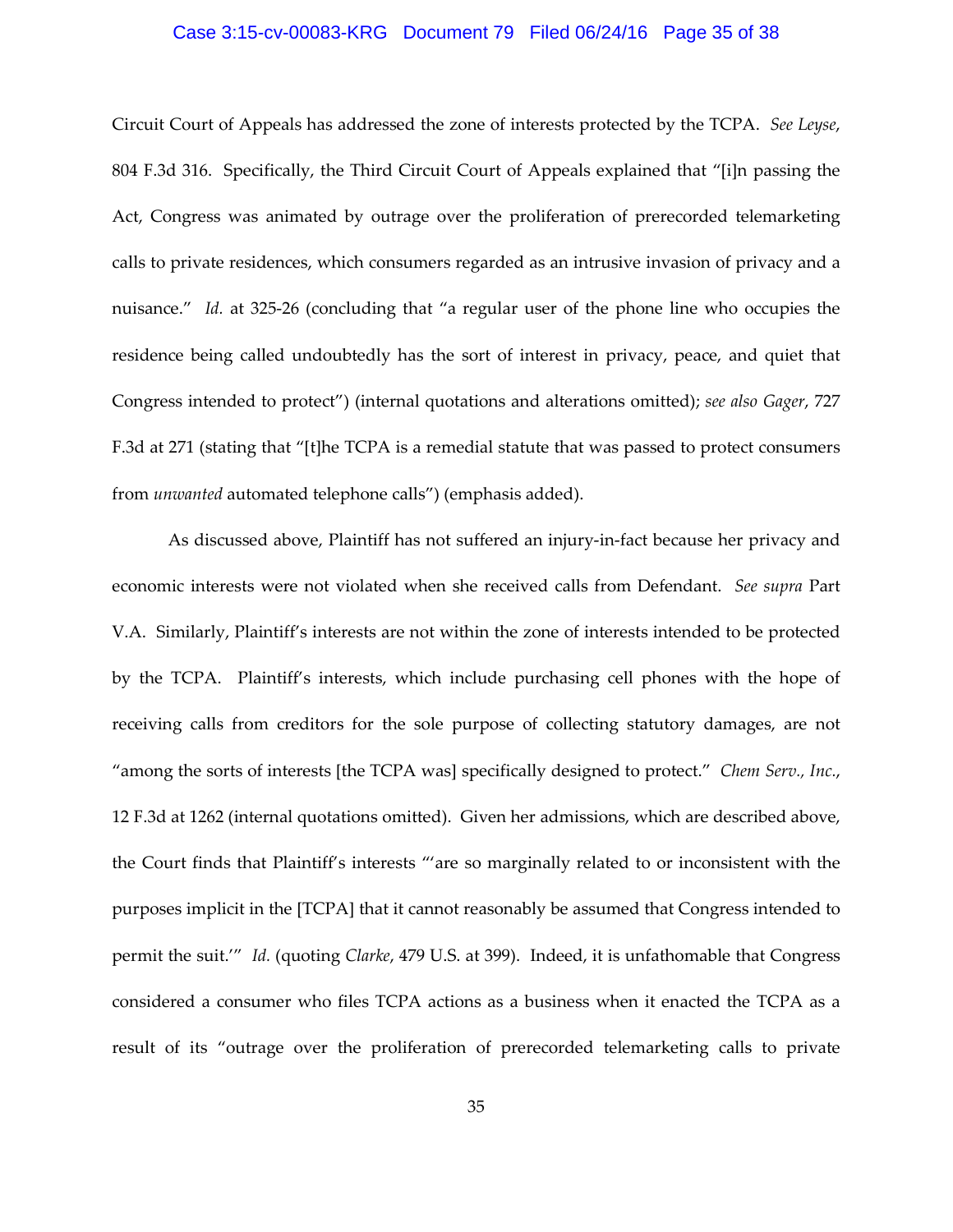## Case 3:15-cv-00083-KRG Document 79 Filed 06/24/16 Page 36 of 38

residences, which consumers regarded as an intrusive invasion of privacy and a nuisance." *Leyse*, 804 F.3d at 325 (internal quotations and alterations omitted).

Because Plaintiff does not have "the sort of interest in privacy, peace, and quiet that Congress intended to protect," *id.* at 326, the Court finds that she has failed to establish that the injury she complains of "falls within the zone of interests sought to be protected by the statutory provision whose violation forms the legal basis for [her] complaint," *Davis by Davis*, 121 F.3d at 98 n.8 (internal quotations and emphasis omitted). *See, e.g.*, *Maiden Creek Assocs., L.P. v. United States DOT*, 123 F. Supp. 3d 638, 649 (E.D. Pa. 2015) (noting that courts have held that plaintiffs "whose sole motivation . . . was their own economic self-interest and welfare" were not within the zone of interests to be protected by the National Environmental Policy Act) (internal quotations omitted); *Cellco P'ship*, 2012 U.S. Dist. LEXIS 64407, at \*17, 23 (holding that the plaintiffs did not fall within the zone of interests protected by the TCPA because "they attempt[ed] to use the statute in a way not intended or contemplated by Congress" and because "[t]heir damages are not of the vexatious and intrusive nuisance nature sought to be redressed by Congress in enacting the TCPA"); *cf. Anderson*, 2011 U.S. Dist. LEXIS 51368, at \*17 (holding that the plaintiff had prudential standing because "*her interests in avoiding harassment* via the telephone line installed in her home are not so marginally related to or inconsistent with the purposes implicit in the statute that they fail to fall within the TCPA's zone of interests") (internal quotations omitted) (emphasis added). Accordingly, not only does Plaintiff lack constitutional standing, but she also lacks prudential standing. Because both constitutional and prudential standing must be established "before a litigant may seek redress in the federal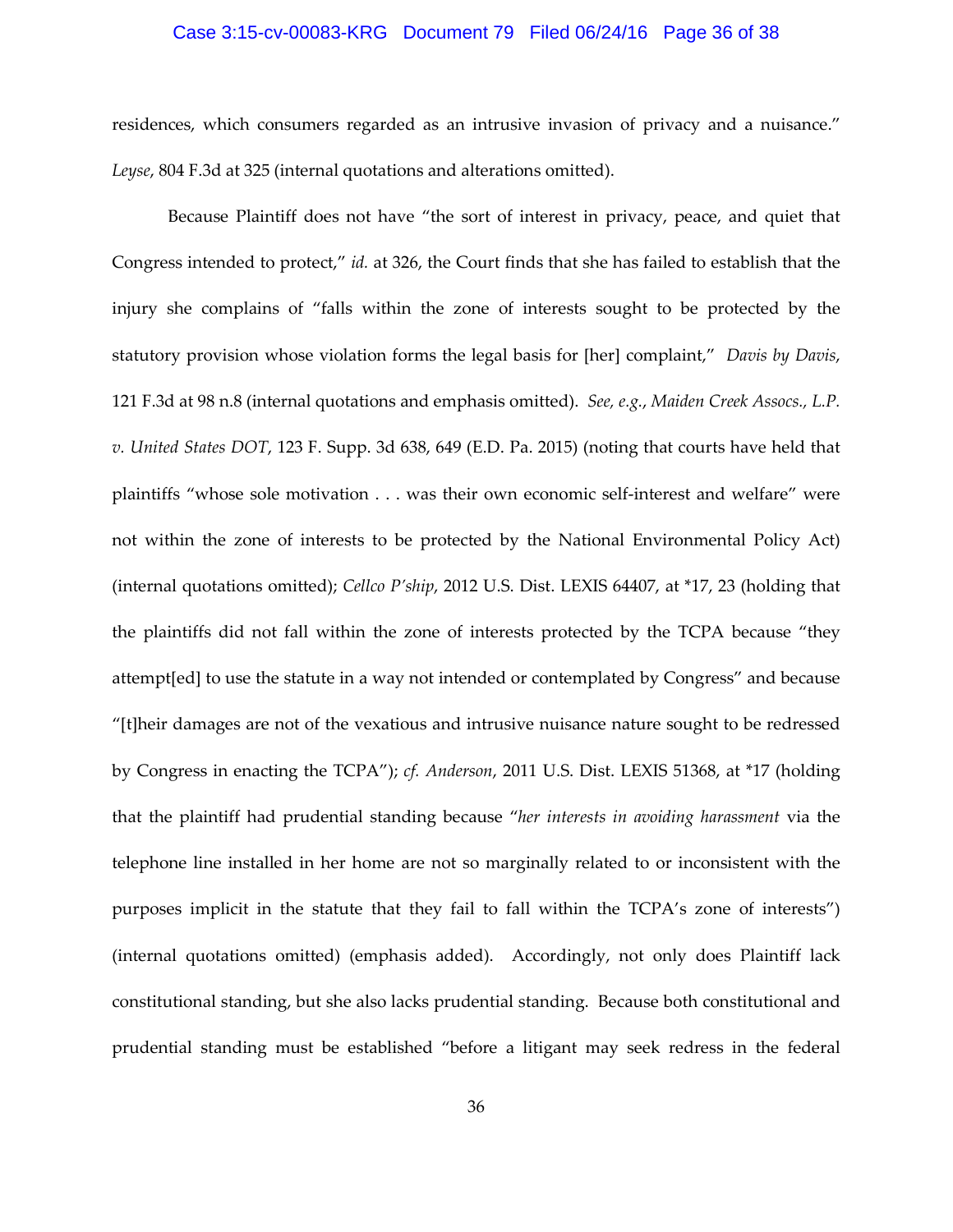## Case 3:15-cv-00083-KRG Document 79 Filed 06/24/16 Page 37 of 38

courts," *UPS Worldwide Forwarding*, 66 F.3d at 625, the Court will grant Defendant's motion for summary judgment.

As a final matter, the Court notes that "[t]he district courts are coping with large volumes of litigation, and parties with real losses frequently are delayed in obtaining adjudications on the merits." *Wheeler*, 22 F.3d at 539. "The mission of the federal courts best can be fulfilled if the courts recognize and enforce the constitutional and prudential limitations on the exercise of their jurisdiction." *Id.* at 539-40. Enforcing constitutional and prudential standing ensures that "the courts will have time to devote to claims by parties who actually have been injured and may be entitled to relief on their own behalf." *Id.* at 540.

## **B. Plaintiff's Cross-Motion for Summary Judgment**

Plaintiff has filed a cross-motion for summary judgment, arguing that she has established each element of the TCPA and is entitled to judgment. (*See* [ECF No. 56.\)](https://ecf.pawd.uscourts.gov/doc1/15715062301) Having concluded that Plaintiff lacks standing to assert her claim against Defendant, the Court need not address Plaintiff's cross-motion for summary judgment.

#### **VI. Conclusion**

For the foregoing reasons, Plaintiff has not established that she has constitutional or prudential standing to assert her claim against Defendant. Accordingly, Defendant's motion for summary judgment is **GRANTED**. Plaintiff's cross-motion for summary judgment is **DENIED**. An appropriate order follows.